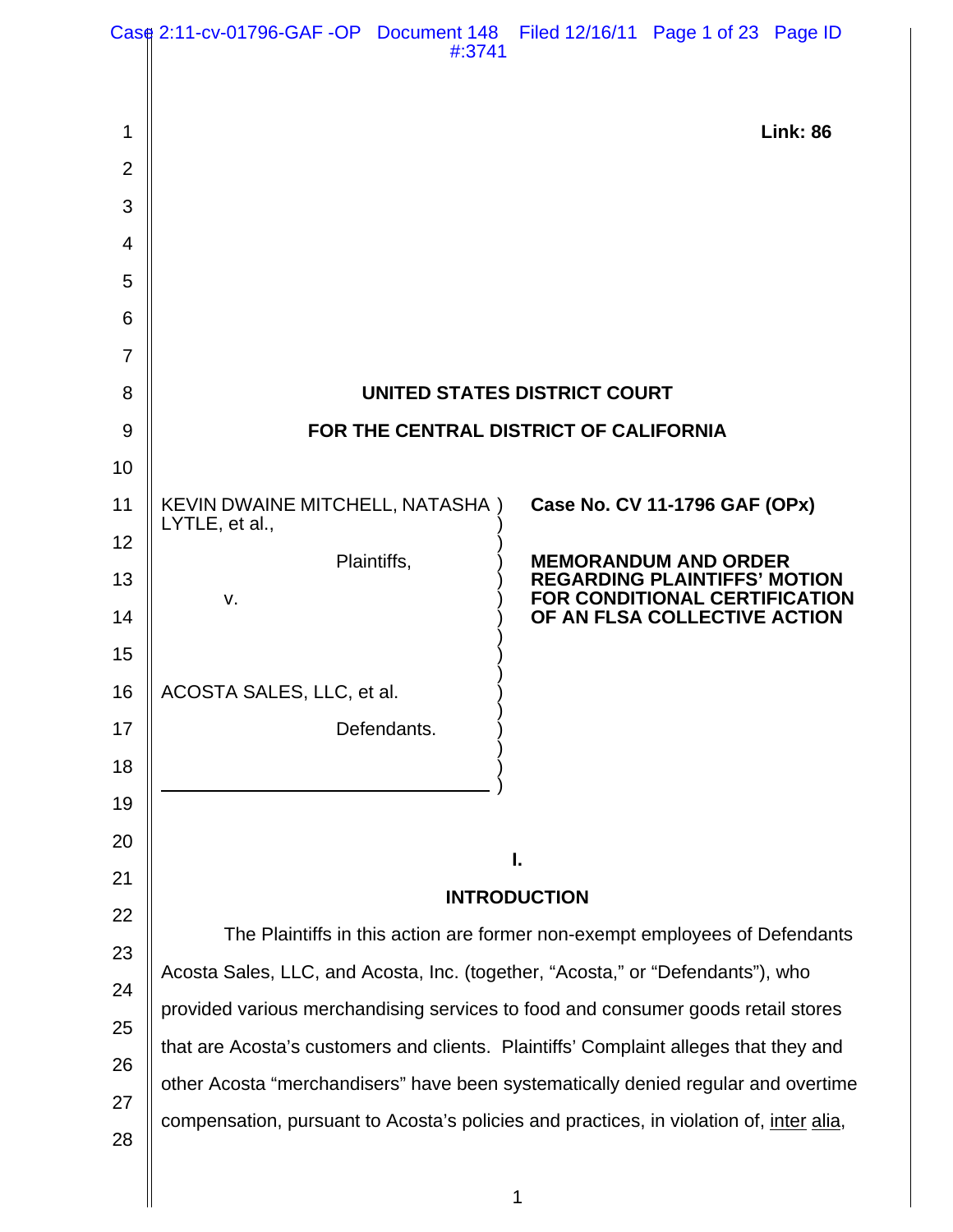#### Case 2:11-cv-01796-GAF -OP Document 148 Filed 12/16/11 Page 2 of 23 Page ID #:3742

1 2 3 the Fair Labor Standards Act, 29 U.S.C. § 201 et seq.. (Docket No. 1, Compl. ¶¶ 17, 32–38.) Plaintiffs now seek conditional certification of a collective class, pursuant to 29 U.S.C. § 216(b). (Docket No. 86.)

4 5 6 7 For the reasons that follow, the Court concludes that Plaintiffs have met their burden to demonstrate that they are similarly situated to other members of the proposed class. Accordingly, the Court **GRANTS** Plaintiffs' Motion for conditional certification to proceed as a collective action under the FLSA.

- 8
- 9

**II.**

# **FACTUAL BACKGROUND AND THE PARTIES' EVIDENCE**

#### 10 **A. INTRODUCTION AND BACKGROUND**

11 12 13 14 15 16 17 18 19 20 21 22 23 24 25 26 27 Acosta operates a brokerage and marketing business for food and consumer goods outlets in all 50 states in the United States, and in Canada. (Docket No. 138, Declaration of Toni Gerwitz in Support of Defendants' Opposition [Gerwitz Decl.] ¶¶ 2–3.) Through its "retail department," Acosta provides various merchandising services to retail stores (Acosta's "customers" or "Stores"), and to manufacturers of consumer products (Acosta's "clients" or "Manufacturers"). (Id. ¶¶ 2, 4.) These services are performed at a variety of retail locations, and include checking inventory and stocking products on the shelves; ensuring that products are properly displayed, priced, rotated, and sold; setting up, photographing, and tearing down promotional product displays; and collecting data and communicating with store management about product issues. Acosta employs approximately 14,300 merchandisers to carry out these functions, in nine organizational management divisions, and under 10 active, and five inactive, job titles. (Id. 14, 8; Docket No. 92, Declaration of Joshua G. Konecky in Support of Plaintiffs' Motion [Konecky Decl.], Ex. D [9/23/11 Acosta Interrogatory Response] at 10; Konecky Decl., Ex. B, [Deposition of Toni Gerwitz, Person Most Knowledgeable ("PMK Depo.")] 33:2–18.) Approximately 12,000 of these merchandisers work in the United States. (PMK Depo. 29:10–20.)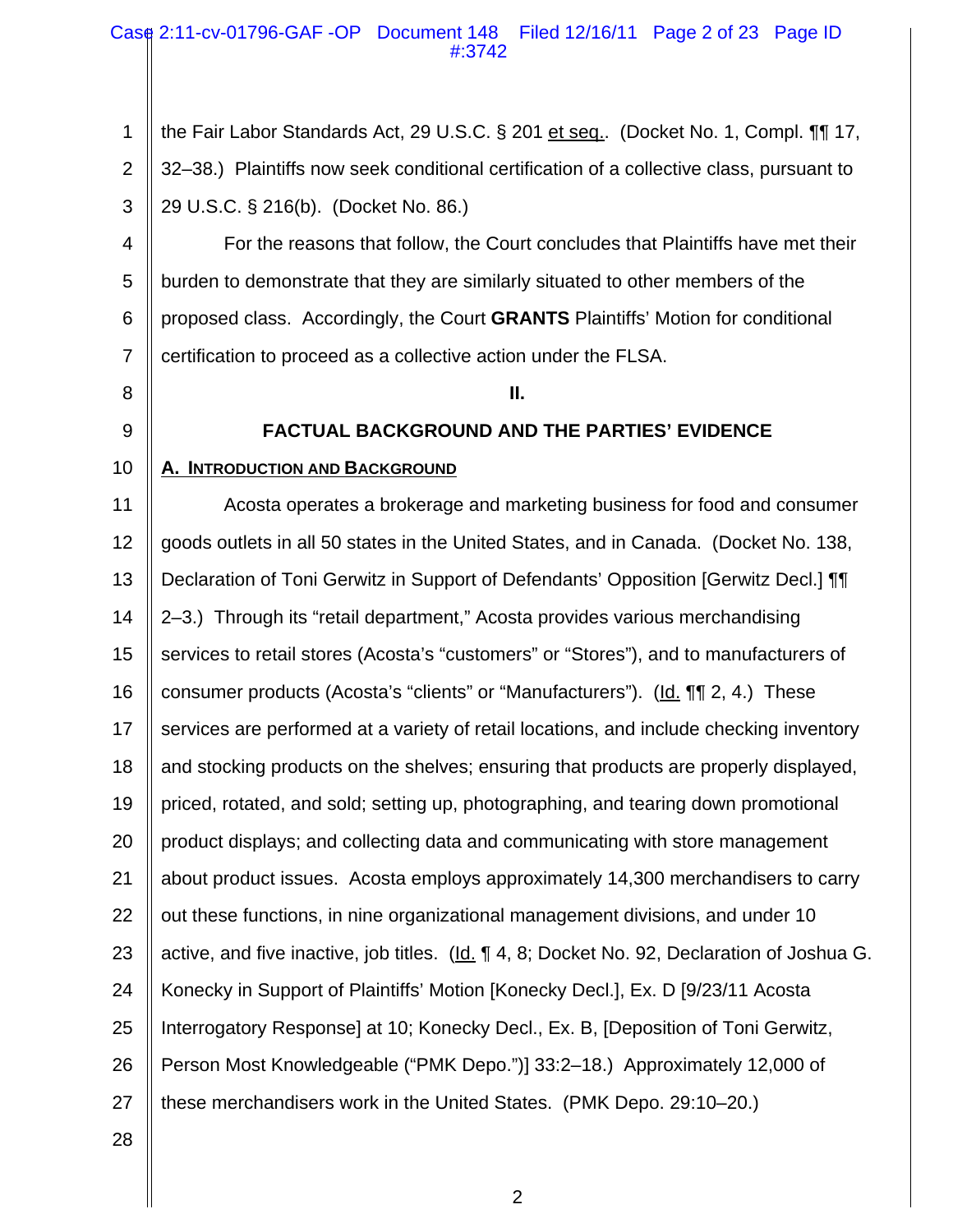## **B. THE DUTIES OF ACOSTA MERCHANDISERS**

#### **1. Generally**

1

2

3 4 5 6 7 8 9 10 11 12 Acosta's merchandisers perform tasks within one of two broad categories: physical merchandising tasks at the request of Stores, such as arranging and rearranging food products consistent with store layout plans, referred to as "schematics" or "plan-o-grams"; and answering questions, at the request of Manufacturers, on handheld or laptop devices ("NARS Devices") while physically in a store, regarding placement and pricing of the Manufacturer's products. (Gerwitz Decl. ¶ 5; see also id. ¶¶ 22–39 (describing functions performed by merchandisers in Acosta's Continuity and Target-Dedicated divisions using NARS Devices); Konecky Decl., Ex. P [Acosta NARS Reference Manual] at P21–P43; Konecky Decl., Ex. V [Acosta NARS Training Manual].)

13 14 15 16 17 18 19 20 21 22 23 24 25 26 27 28 Acosta's Sets and Projects ("ASAP") division performs specific tasks that are unique to that division. (Gerwitz Decl. ¶ 17.) This division provides teams of three to 25 people who "reset" shelves at the Stores' direction, by moving and placing large volumes of retail products according to changing schematics and plan-o-grams. (Id. ¶ 17(C), (G).) In addition, ASAP merchandisers perform unique "project" services for Manufacturers, to ensure that their individual products are placed, serviced, and sold correctly within a variety of different types of retail outlets. (Id. ¶¶ 2, 17(D).) Project tasks performed may include attaching promotional stickers to products, building and taking photos of promotional displays, filling out survey audits with information about specific product displays, or checking inventory and restocking products. (Id. ¶ 17(D); see also Docket No. 89, Declaration of Alvin Johnson in Support of Plaintiffs' Motion [Johnson Decl.] ¶ 2; Docket No. 88, Declaration of Natasha Lytle in Support of Plaintiffs' Motion [Lytle Decl.] ¶¶ 2, 3; Docket No. 91, Declaration of Charles Sutton in Support of Plaintiffs' Motion [Sutton Decl.] ¶¶ 2, 3.) An individual ASAP merchandiser may perform both "reset" and "project" jobs. (Gerwitz Decl. ¶ 17(D) n.3.) Acosta's ASAP merchandisers use the company's "Natural Insight" web site to accept and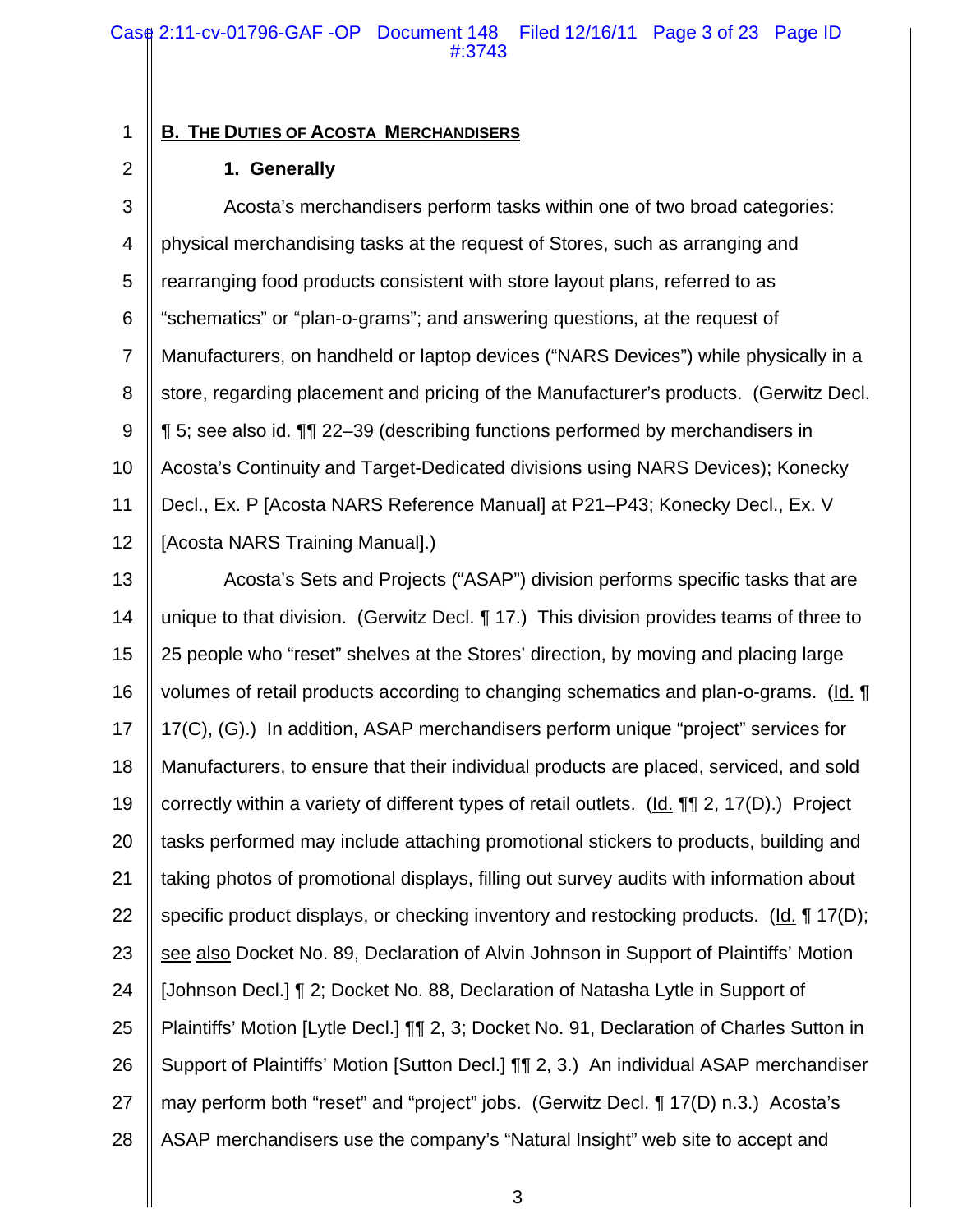## Case 2:11-cv-01796-GAF -OP Document 148 Filed 12/16/11 Page 4 of 23 Page ID #:3744

1 2 3 4 complete jobs and to report their hours; merchandisers in other divisions do not use this site. (Gerwitz Decl. ¶¶ 6, 7, 19(A), (F); Docket No. 92, Konecky Decl., Ex. B [Lytle Depo. (Mem.)] 83:21–84:3; see Docket No. 92, Konecky Decl., Ex. O [Natural Insight Merchandiser Training Manual] at O22–O30.)

5

# **2. Pre-Store Duties**

6 7 8 9 10 11 12 13 14 15 16 17 18 19 20 21 22 Plaintiffs present evidence that merchandisers across Acosta's divisions are required to perform certain tasks before performing work at a retail site, referred to as a store "call." First, merchandisers receive assignments from Acosta supervisors via their Acosta e-mail and voicemail accounts, or by accepting jobs via the Natural Insight web site. They are required to check e-mail, voicemail, and the Natural Insight site throughout the day in order to receive information about assignments. (PMK Dep. 55:16–56:25 (confirming that supervisors contact merchandisers via voicemail and email during times when merchandisers are not in-store); Docket No. 145, Declaration of Matthew B. George in Support of Plaintiffs' Motion [George Decl.], Ex. 4 [Puliselich Depo. (Reply)] 226:13–15 (testifying that NARS merchandisers were advised to check e-mail before and after calls); Konecky Decl., Ex. S [Acosta Retail Communications Expectations for Every Associate] (requiring ASAP associates to check voicemail a minimum of three times per day, and e-mail once per day); Konecky Decl., Ex. T [ASAP Merchandiser Welcome Packet] (suggesting that ASAP merchandisers check Natural Insight daily for opportunities); Konecky Decl., Ex. U [Natural Insight Training Manual] at U02–U08 (instructing on how to accept opportunities and schedule calls on the site).)

23 24 25 26 27 28 Defendants confirm that ASAP "project" merchandisers accept jobs through Natural Insight, according to their schedules, but provide evidence that ASAP "reset" merchandisers are given their weekly schedules in advance, either via voicemail from their supervisor, or via a print-out handed to them while they are working. (Docket No. 138, Putative Class Member ("PCM") Declarations in Support of Defendants' Opposition, PCM Saavedra Decl. p. 15, ¶ 5; PCM Meyers Decl., p. 18, ¶ 5; PCM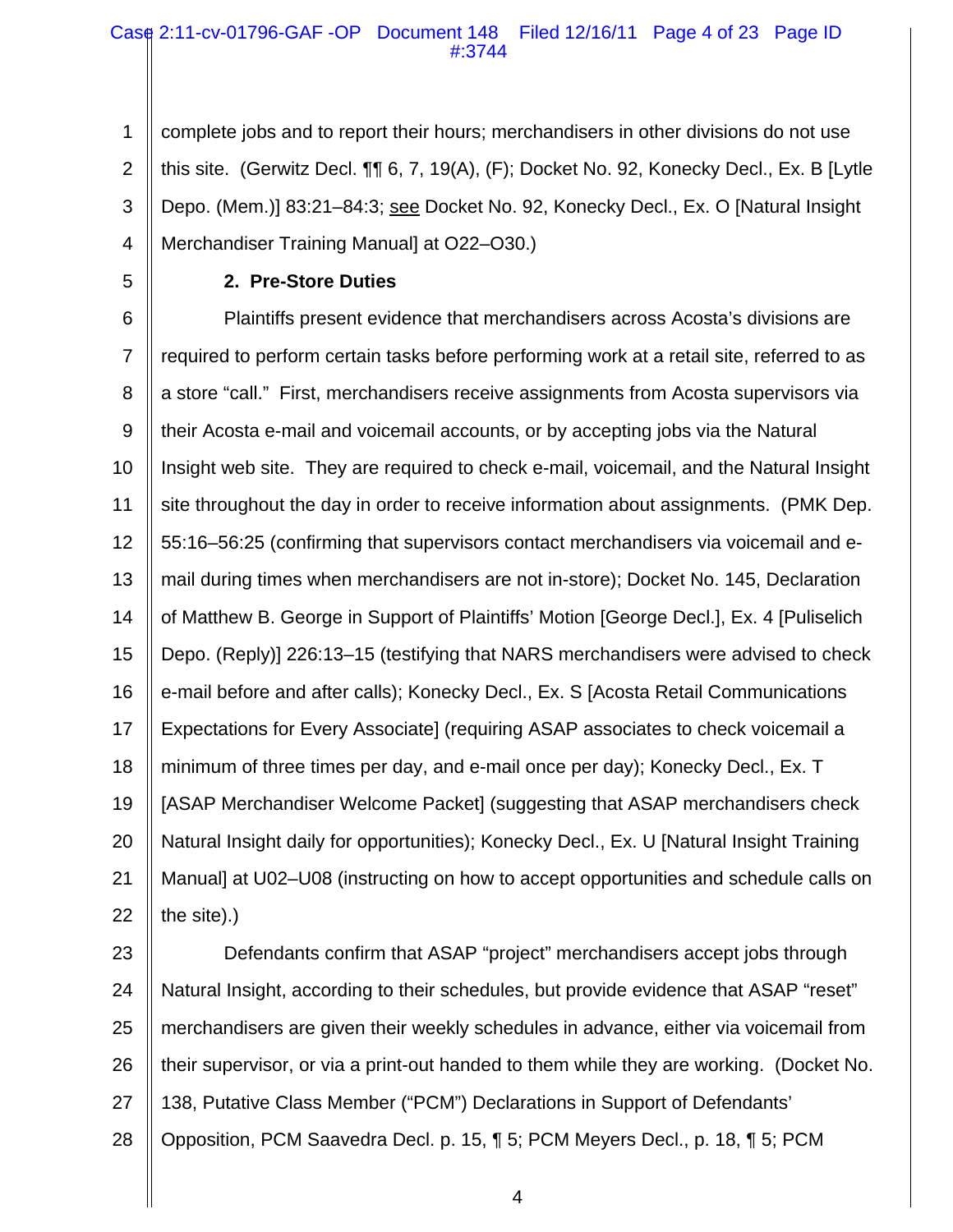## Case 2:11-cv-01796-GAF -OP Document 148 Filed 12/16/11 Page 5 of 23 Page ID #:3745

1 2 3 4 5 Dobbins Decl., p. 29, ¶¶ 3, 5; PCM J. Gonzalez Decl., p. 8, ¶ 6; PCM Bille Decl. pp. 23–24, ¶ 5; PCM Zellman Decl., p. 51, ¶ 6; PCM Blackwell Decl., p. 55, ¶ 5.) NARS Device users create their own schedules on the devices once weekly or monthly, and have some flexibility in assigning dates and times to the calls. (Gerwitz Decl. ¶ 31(A), 36(A); PCM Amador Decl., p. 248, ¶ 5; PCM Luna Decl., p. 239, ¶ 5.)

6 7 8 9 10 11 12 13 14 15 16 17 18 19 20 21 22 23 24 25 26 27 28 Second, Plaintiffs present evidence that, after receiving an assignment and prior to traveling to the retail site, merchandisers are required to check their voicemail, e-mail, and the Natural Insight site for last-minute information about products and assignments and supervisor comments and instructions, and in order to print project forms, download surveys, retrieve plan-o-grams and schematics, review product information, and learn what tools or materials to bring to the store. (Johnson Decl. ¶¶ 3, 4; Lytle Decl. ¶ 3; Docket No. 90, Declaration of Richard Puliselich in Support of Plaintiffs' Motion [Puliselich Decl.] ¶ 6; Sutton Decl. ¶ 4, 5; Lytle Depo. (Mem.) 166:1–173:21, 30:17–34:17, 185:23–186:20; George Decl., Ex. 3 [Johnson Depo. (Reply)] 17:19–18:24; Puliselich Depo. (Reply) 40:20–44:23, 188:15–20, 189:9–190:3, 227:13–20, 258:3–15 (testifying that he and other team members were consistently required to print-out or complete a "tremendous volume" of documentation prior to arriving at a store call); Konecky Decl., Exs. E, F, G, H, I, J, K, L, M [Opt-In Plaintiffs' Responses to Defendants' First Set of Interrogatories] Nos. 1, 9, 13; Natural Insight Merchandiser Training Manual at O22–O27; Acosta NARS Reference Manual at P25–28; Konecky Decl., Ex. T [ASAP Merchandiser Welcome Packet] at T01; Natural Insight Training Manual at U09–U10.) This information changes frequently, and merchandisers are instructed, by supervisors and by Acosta training manuals, to perform this work shortly before departing for the store, so that they will have the most up-to-date information—and, indeed, so that they will be able to perform their jobs. (Johnson Decl. ¶ 4; Lytle Decl. ¶ 3; Puliselich Decl. ¶ 4; Lytle Depo. (Mem.) 33:30–34:10, 170:15–173:13, 174:7–9; Johnson Depo. (Reply) 17:19–18:24, 88:20–97:7.) Merchandisers may even be expected to communicate with supervisors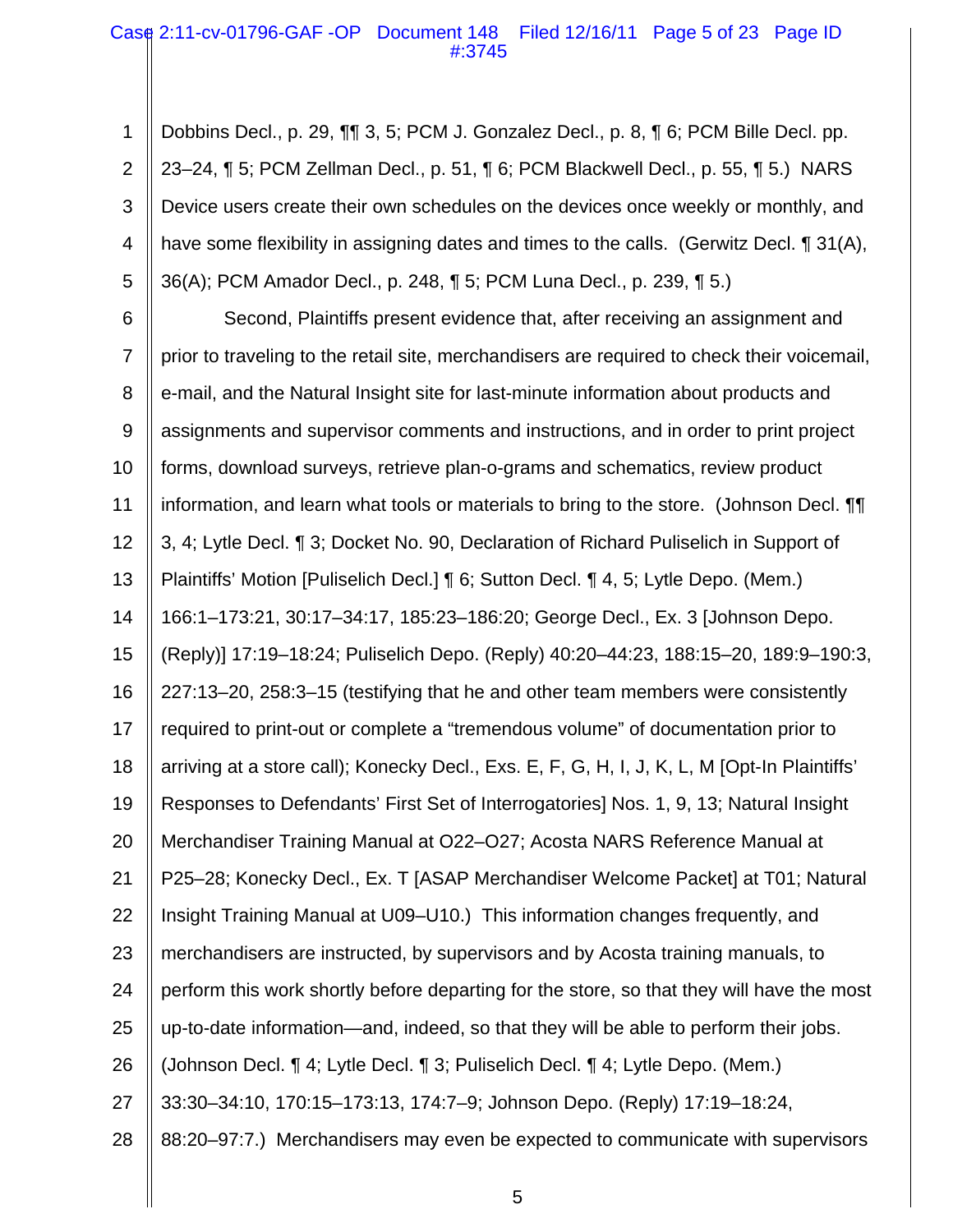## Case 2:11-cv-01796-GAF -OP Document 148 Filed 12/16/11 Page 6 of 23 Page ID #:3746

1 2 via cell phone while commuting to a retail site. (Johnson Decl. ¶ 10; Lytle Decl. ¶ 9; Gerwitz Decl. ¶ 13.)

3 4 5 6 7 8 9 10 11 12 13 14 15 16 17 18 19 Defendants present evidence that this preparatory work is either not required, or is insubstantial. (Gerwitz Decl. ¶ 19(C) (stating that "90%" of reset merchandisers "should never download or print a schematic or plan-o-gram because the vast majority of the stores . . . provide these items on site," and that "there is no need (and certainly no requirement)" for a reset merchandiser "to consult a schematic or plan-o-gram prior to a shift" because these are "merely points of reference while a Reset is being performed in the store"; Docket No. 138, Declaration of John Yslas in Support of Defendants' Opposition [Yslas Decl.], Ex. 2 [Sutton Depo. (Opp.)] 95:21–96:16 (testifying that payroll documents and plan-o-grams were mailed to his house or available at the store); PCM C. Gonzalez Decl, p. 251, ¶ 4 ("Acosta does not control . .. what I do before going to my first store ..."); PCM Miranda Decl., p. 67, ¶ 5, PCM Peck Decl., p. 61, ¶ 5, PCM Kaliebe Decl., p. 75, ¶ 5, PCM J. Gonzalez Decl., p. 8, ¶ 6, PCM Meyers Decl., p. 18, ¶ 5 (all stating that pre-store documents are mailed to house or available at store).) In particular, Defendants present evidence that NARS Device users are not required to perform pre-store preparatory work, because all necessary documents are available on the mobile devices. (Gerwitz Decl. ¶ 19(C), (D).)

20

# **3. Post-Store Duties**

21 22 23 24 25 26 27 28 Plaintiffs present evidence that, after completing the assigned tasks at the retail sites, merchandisers are required to complete the job by transmitting information back to Acosta about the work performed and any data collected, and to report the time spent on the job. For some jobs, they may be required merely to confirm that the work was performed, and to indicate the time spent and mileage incurred in traveling to and from the job. Other jobs require the submission of detailed product and work information, such as where and how products were displayed at the retail sites, whether the items were properly tagged, whether sufficient inventory existed, the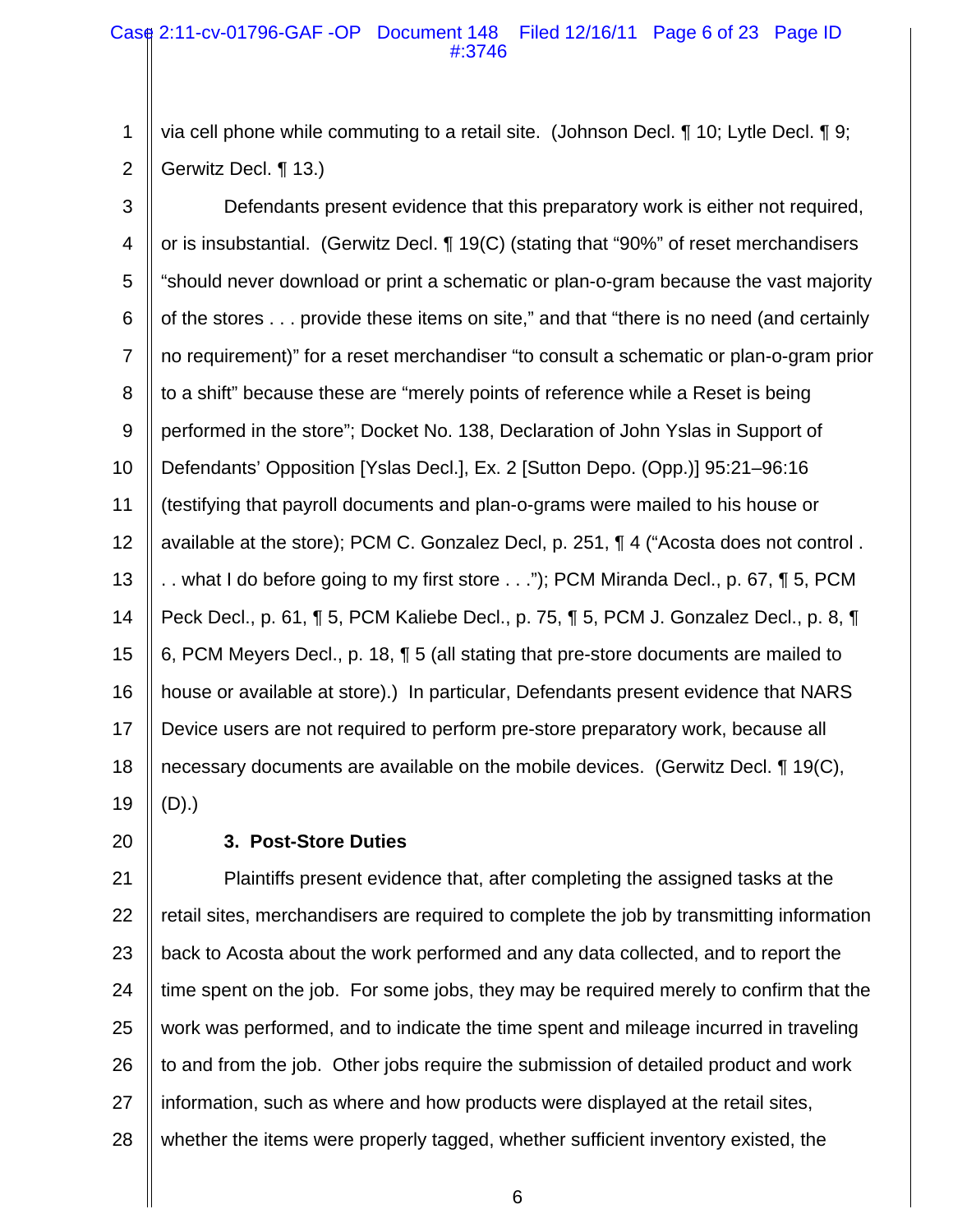## Case 2:11-cv-01796-GAF -OP Document 148 Filed 12/16/11 Page 7 of 23 Page ID #:3747

1 2 3 4 5 6 7 8 9 10 11 12 13 14 15 16 17 18 19 20 names of store supervisors on the project, how resets were performed, whether additional projects were completed, and problems encountered. (Johnson Decl. ¶¶ 2, 5; Lytle Decl. ¶ 4; Puliselich Decl. ¶ 5; Sutton Decl. ¶¶ 4, 5; Lytle Depo. (Mem.) 146:17–147:24, 188:13–189:11; George Decl., Ex. 2 [Sutton Depo. (Reply)] 151:21–152:12; Johnson Depo. (Reply) 117:1–121:14; Puliselich Depo. (Reply) 40:20–44:23, 188:15–20, 189:9–190:3, 227:13–20, 258:3–15 (testifying that he and other team members were consistently required to transmit NARS data and to complete a "tremendous volume" of other documentation after completing a store call); Opt-In Plaintiffs' Responses to Defendants' First Set of Interrogatories Nos. 1, 9, 13; Natural Insight Merchandiser Training Manual at O28 ("[o]nce the assignment has been completed, survey results, time keeping data, call details, and other information need to be entered into the system"); ASAP Merchandiser Welcome Packet at T01 (Natural Insight must be reported daily); Natural Insight Training Manual at U11–U13 (providing instructions for entering required post-store information, and stating that "[t]he project is not complete until the data is entered via the Natural Insight website and the fax form is sent back").) All work and data must be reported promptly upon completion. (Acosta Retail Communications Expectations for Every Associate (requiring reporting within 12 hours of job completion); Lytle Depo. (Mem.) 205:5–207:20, 89:22–90:7; Johnson Decl. ¶ 5; Lytle Decl. ¶¶ 4, 9; Puliselich Decl. ¶ 5.)

21 22 23 24 25 26 27 28 Defendants present evidence that the post-store work required of Natural Insight users is insubstantial, and need not be completed immediately after the instore shift. (Gerwitz Decl. ¶ 19(A), (B) (ASAP reset merchandisers are required to answer only four simple questions on Natural Insight after completing a job, while ASAP project merchandisers may be required to answer as many as 15); Sutton Depo. (Opp.) 144:6–23 (stating that he was required to answer, on Natural Insight, only the same two or four questions regarding the work performed and the same seven questions regarding hours worked); PCM C. Gonzalez Decl, p. 251, ¶ 4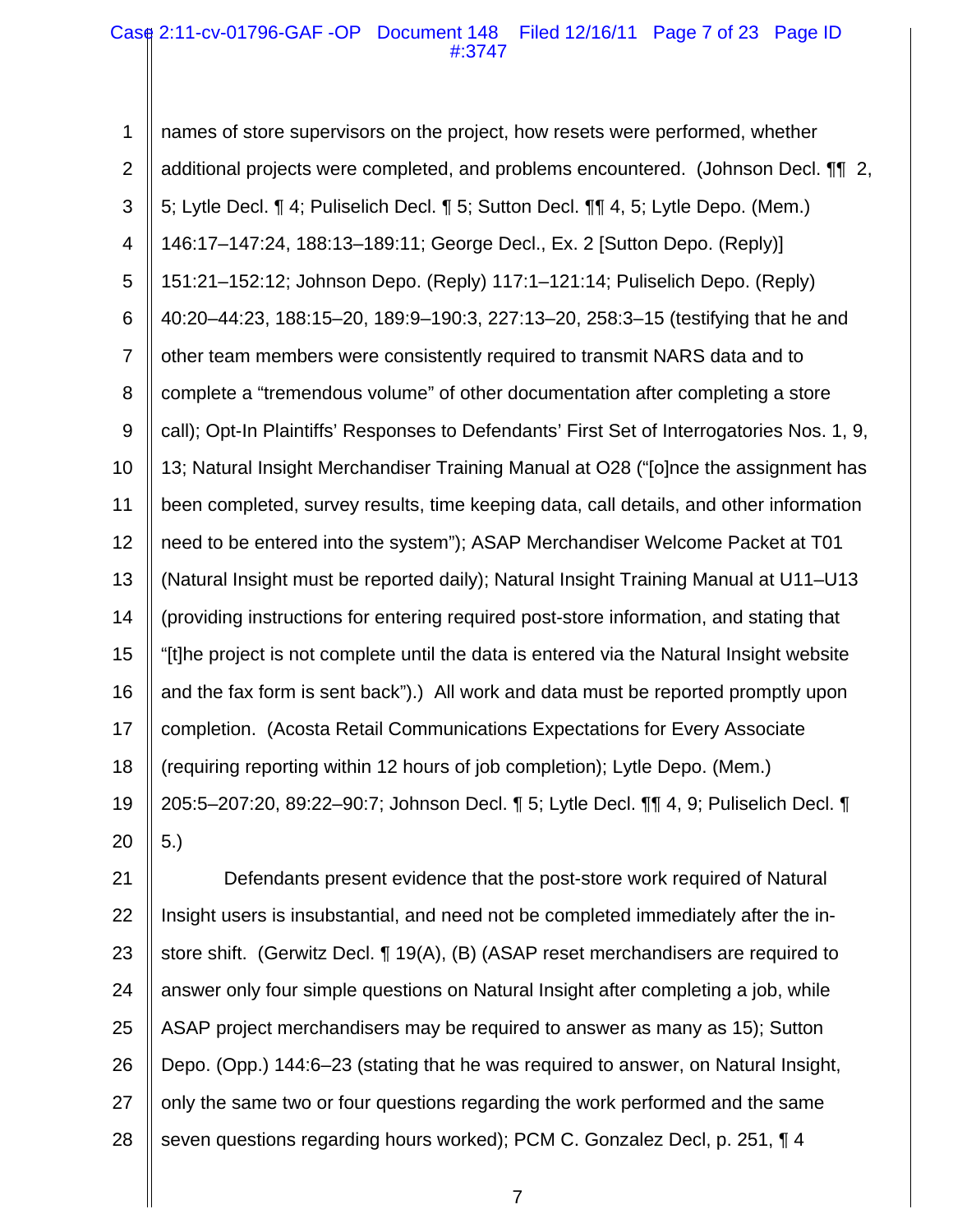## Case 2:11-cv-01796-GAF -OP Document 148 Filed 12/16/11 Page 8 of 23 Page ID #:3748

1 2 3 4 5 6 7 8 9 10 11 12 13 14 15 16 17 18 ("Acosta does not control . . . what I do . . after my last store"); PCM McGowan Decl., p. 300, ¶¶ 5, 6; PCM Baylor Decl., p. 78, ¶ 5; PCM Newfield Decl., p. 80, ¶ 4.) For their part, NARS Device users have no post-store duties, other than submitting time sheets, because the data they collect must be transmitted to Acosta from the NARS Device while in-store, and is transmitted by the press of a button. (Gerwitz Decl. ¶¶ 31(B), 36(D); Yslas Decl., Ex. 3 [Johnson Depo. (Opp.)] 38:2–15, 41:20–25; Yslas Decl., Ex. 4 [Puliselich Depo. (Opp.)] 167:12–13, 169:15–16 (testifying that transmitting NARS data to Acosta took little time); PCM Tinley Decl, p. 273, ¶¶ 5, 6; PCM Fulgham Decl., p. 245, ¶ 6; PCM Maxfield Decl., p. 259, ¶ 6; PCM Penrod Decl., p. 294, ¶ 5; PCM Isom Decl., p. 278, ¶ 3; PCM McGowan Decl., p. 300, ¶¶ 5, 6.) Moreover, any post-store administrative work performed varies substantially between individual merchandisers. (Puliselich Depo. 177:1–10 (Opp.) (testifying that, in addition to transmitting NARS data, he was required to process "paperwork" following a store call); Yslas Decl., Ex. 1 [Lytle Depo. (Opp.)] 188:13–189:23 (testifying that, after completing a call, she was required to enter information into Natural Insight and fax information to Acosta); Johnson Depo. (Opp.) 55:18–21, 42:20–43:3 (stating that he was required to send "daily recaps" to his supervisor, but that this requirement "varied by team" and "depended on the manager").)

19

## **4. Time Spent on Out-of-Store Duties**

20 21 22 23 24 25 26 27 28 Plaintiffs present evidence that merchandisers spend between 15 minutes and one hour completing the required pre-store and post-store tasks. (Johnson Decl. ¶¶ 5, 6; Lytle Decl. ¶ 6; Puliselich Decl. ¶¶ 4, 5; Sutton Decl. ¶ 5; Lytle Depo. (Mem.) 185:23–186:20; Yslas Decl., Ex. 1 [Lytle Depo. (Reply)] 176:14–180:17; Johnson Depo. (Reply) 96:4–7, 117:1–121:14; Puliselich Depo. (Reply) 225:2–14; Sutton Depo. (Reply) 151:21–152:12; Opt-In Plaintiffs' Responses to Defendants' First Set of Interrogatories No. 1.) Acosta's evidence is that the time spent "can range from one minute to three minutes, [in] very extreme cases a little bit longer." (PMK Depo. 179:21–180:25, 73:4–15; see also, e.g., PCM Baylor Decl., p. 78, ¶ 5 (Natural Insight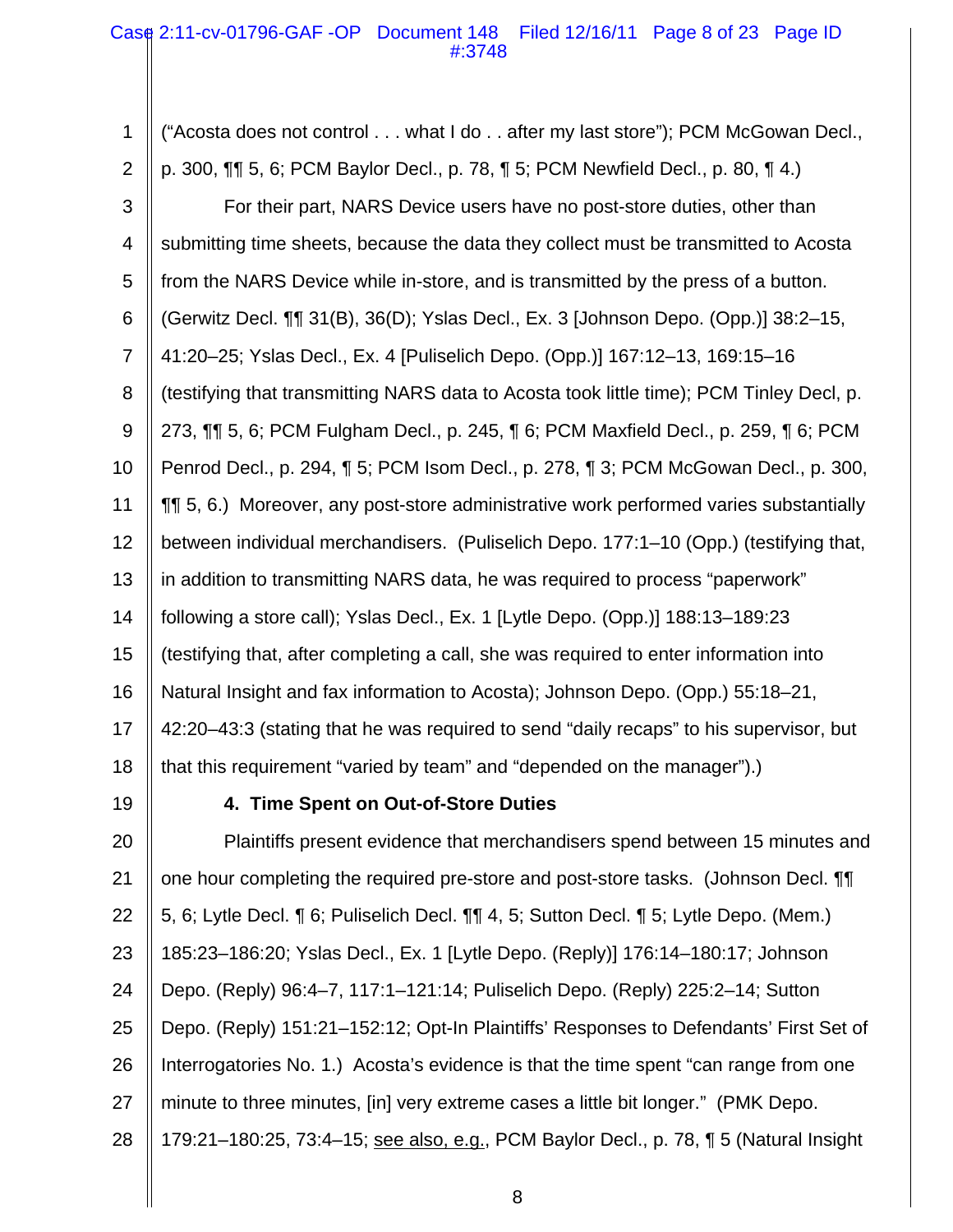## Case 2:11-cv-01796-GAF -OP Document 148 Filed 12/16/11 Page 9 of 23 Page ID #:3749

1 2 tasks take less than five minutes).) However, Acosta has never collected data on how much time is spent. (PMK Depo. 179:21–180:25, 73:4–15.)

3

# **C. COMPENSATION AND OVERTIME**

4 5 6 7 8 9 10 11 12 13 14 15 16 17 18 19 20 21 22 23 24 25 Acosta's merchandisers are classified as non-exempt employees and are paid between \$9 and \$19 per hour. (Id. at 15:1–6; 31:18–24; 45:17–20; 46:2–9.) Acosta's policy is that merchandisers are paid for their "call" or "in-store" hours and for their compensable travel time.<sup>1</sup> (Acosta NARS Reference Manual at P27 (equating "paid time" with "time in-store"); Natural Insight Merchandiser Training Manual at O29 (screenshot for reporting hours does not include field for reporting time spent on prestore or post-store tasks); Konecky Decl., Ex. W [Acosta Time, Leave, and Attendance System ("ATLAS") User Guide] at W02 ("[c]all hours and drive time hours are combined and loaded from Natural Insight as daily total hours"); Konecky Decl, Ex. X [ATLAS Frequently Asked Questions ("FAQ")] at X02 ("[t]he total hours reported on the Timesheet Summary in ATLAS will include both in-store work time and drive time.").) For each merchandising job, the Natural Insight and NARS systems indicate an estimated or planned amount of "in-store" or "call" time. (Natural Insight Merchandiser Training Manual at O16 (showing that job acceptance page contains indication of "expected time to complete").) These time estimates are developed by Acosta's managers in conjunction with Acosta's customers and clients. (PMK Depo. 141:19–142:5.) After a merchandiser accepts a job, the scheduled time transmits directly from Natural Insight or NARS to Acosta's automated "Time, Leave, and Attendance System" ("ATLAS"). (PMK Depo. 121:20–21, 128:4–8; 9/23/11 Acosta Interrogatory Response at 9.) The merchandiser may adjust the in-store time recorded in ATLAS, once the job has been completed, in order to reflect the time

26

<sup>28</sup> <sup>1</sup>Merchandisers provide their own transportation to and from the retail sites and are additionally compensated for mileage. (PMK Depo. 197:8–15; Johnson Decl. ¶ 10; Lytle Decl. ¶ 9; Sutton Decl. ¶ 8; Opt-In Plaintiffs' Responses to Defendants' First Set of Interrogatories No. 17.)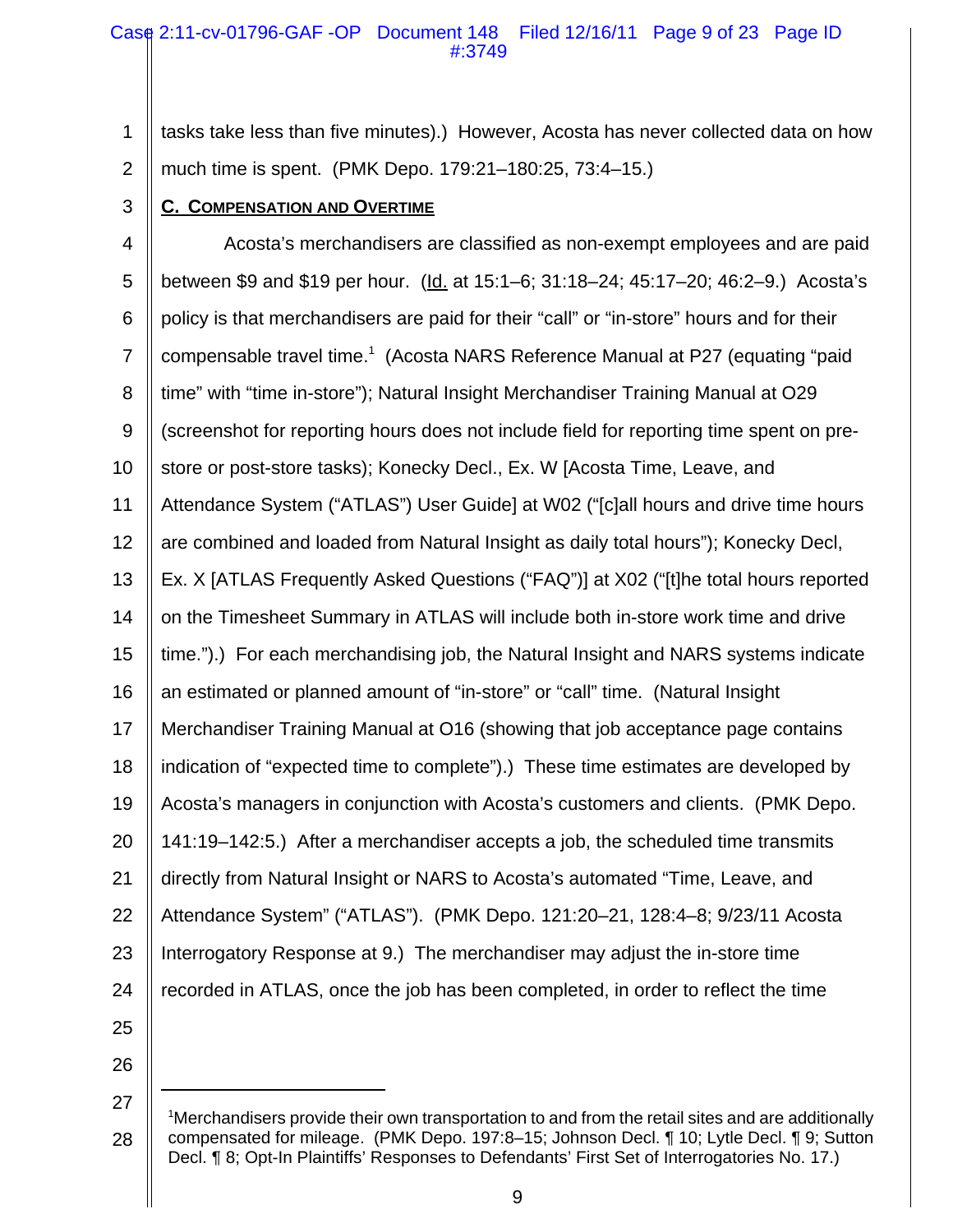## Case 2:11-cv-01796-GAF -OP Document 148 Filed 12/16/11 Page 10 of 23 Page ID #:3750

1 2 actually worked. These records are reviewed and approved by management prior to payment. (PMK Depo. 121:20–122:25.)

3 4 5 6 7 8 9 Compensable travel time is recorded separately, and is defined as any travel time greater than one hour to and from each site. (Konecky Decl., Ex. Z [Acosta Commute Time Policy HR-303]; see Natural Insight Merchandiser Training Manual at O29 (screenshot showing field for "[a]uthorized payable drive time"); Konecky Decl., Ex. Y [Acosta Time Sheets] (containing field to enter "[d]rive [t]ime").) Acosta's commute time policy applies uniformly to all merchandisers. (PMK Depo. 145:16–146:17.)

10 11 12 13 14 15 16 17 18 19 20 21 22 23 24 25 26 27 28 The Parties dispute whether ASAP merchandisers are paid for pre- and poststore tasks. Specifically, Plaintiffs present evidence that Acosta pays employees based on the job estimates, rather than on the actual hours worked; that out-of-store duties are not accounted for by shift time estimates; that merchandisers are not informed that pre- and post-store tasks are compensable, nor are they instructed to account for time spent on them in their ATLAS time records; and that, indeed, merchandisers do not report and are not paid for time spent on these tasks. (Acosta NARS Training Manual at V09 (stating that "handheld associates will be paid based on workable hours planned"); Konecky Decl., Ex. I [Opt-In Plaintiff Jim Moffat Interrogatory Response] at 2 (stating that he was paid based on his "in-store schedule"); Lytle Depo. (Mem.) 86:1–14 (same); Sutton Decl. (Reply) 278:15–279:5 (testifying that he was told to report on his time sheet only his scheduled hours); PMK Depo. 144:20–145:7, 77:23–78:11, 87:9–22, 228:18–229:5 (testifying that managers do not include pre-store and post-store activities in project time estimates); PMK Depo. 83:11–85:7, 86:5–14, 87:9–22, 106:2–9 (testifying that no system has been implemented to ensure that project time estimates include time for out-of-store activities); Puliselich Depo. (Reply) 199:9–16 (scheduled time did not include time to process paperwork before and after calls); PMK Depo. 151:18–20 ("[a]ny work that they are doing in the store—when they arrive at the store, that's when their time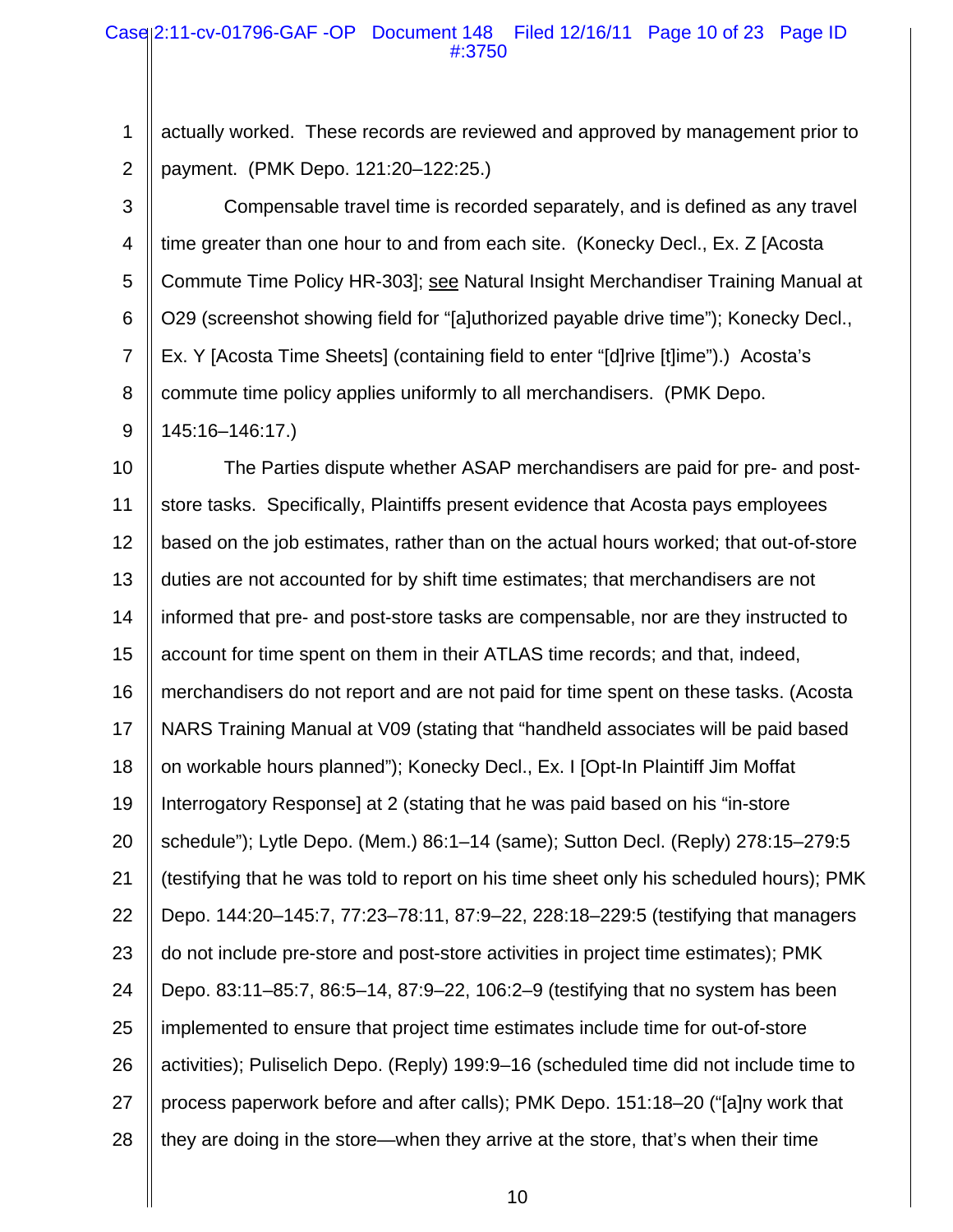## Case 2:11-cv-01796-GAF -OP Document 148 Filed 12/16/11 Page 11 of 23 Page ID #:3751

1 2 3 4 5 6 7 8 9 10 11 12 13 14 15 16 starts"); PMK Depo. 157:7–25; Lytle Depo. (Reply) 92:5–97:9 (testifying that supervisors inform merchandisers that they are compensated only for in-store time, and not for time spent on Natural Insight); Sutton Depo. (Reply) 247:17–249:2 (testifying that he was never told that he could report hours worked outside of a store); Johnson Depo. (Reply) 159:19–160:4 (testifying that he was not paid for out-of-store activities); Puliselich Depo. (Reply) 246:2–4 (testifying that his time sheet reflected only in-store time); Johnson Decl. ¶¶ 7–9; Lytle Decl. ¶ 8; Puliselich Decl. ¶¶ 7, 8; Sutton Decl. ¶ 7; Opt-In Plaintiff Moffat Interrogatory Response at 1–2; see also Natural Insight Merchandiser Training Manual at O29 (screenshot for reporting hours; does not include field for reporting time spent on pre-store or post-store tasks); Acosta Time Sheets (containing only fields to enter "start time," "end time," overtime hours, "total hours," "[i]n [s]tore hours," "[d]rive [t]ime," and "[r]eimbursable [m]iles (over 40)").) Instead, merchandisers who complain about Acosta's procedures are threatened with replacement. (Johnson Depo. (Reply) 96:8–97:4, 204:10–205:15; Puliselich Depo. (Reply) 229:3–232:21; Lytle Depo. (Reply) 69:25–71:3.) Defendants cite contrary evidence that merchandisers are paid based on

17 18 19 20 21 22 23 24 25 26 27 28 actual time worked, rather than estimated project times, and that time spent on out-ofstore tasks is compensated for by paying merchandisers for a greater number of instore hours than were actually worked, or by billing for "work from home" or "office" time. (Gerwitz Decl. ¶¶ 12, 13, 19(G) (confirming that Acosta uses estimated times to plan store calls, but denying that merchandisers are paid based on the estimated time; instead, employees "are instructed to enter time for all hours worked," and "are paid for their self-reported time worked and not . . . any sort of estimate"; Johnson Depo. (Opp.) 159:7–18, 161:2–25, 166:24–167:3, 170:22–171:4 (time entered on time sheets was based on actual, not estimated, time for call); PMK Depo. 93:9–25, 154:17–22, 174:4–9 (stating that time spent on work activities performed outside the store is compensated for by merchandisers leaving the store early); Gerwitz Decl. ¶¶ 11, 13, 14 (describing various ways that administrative time is included in the in-store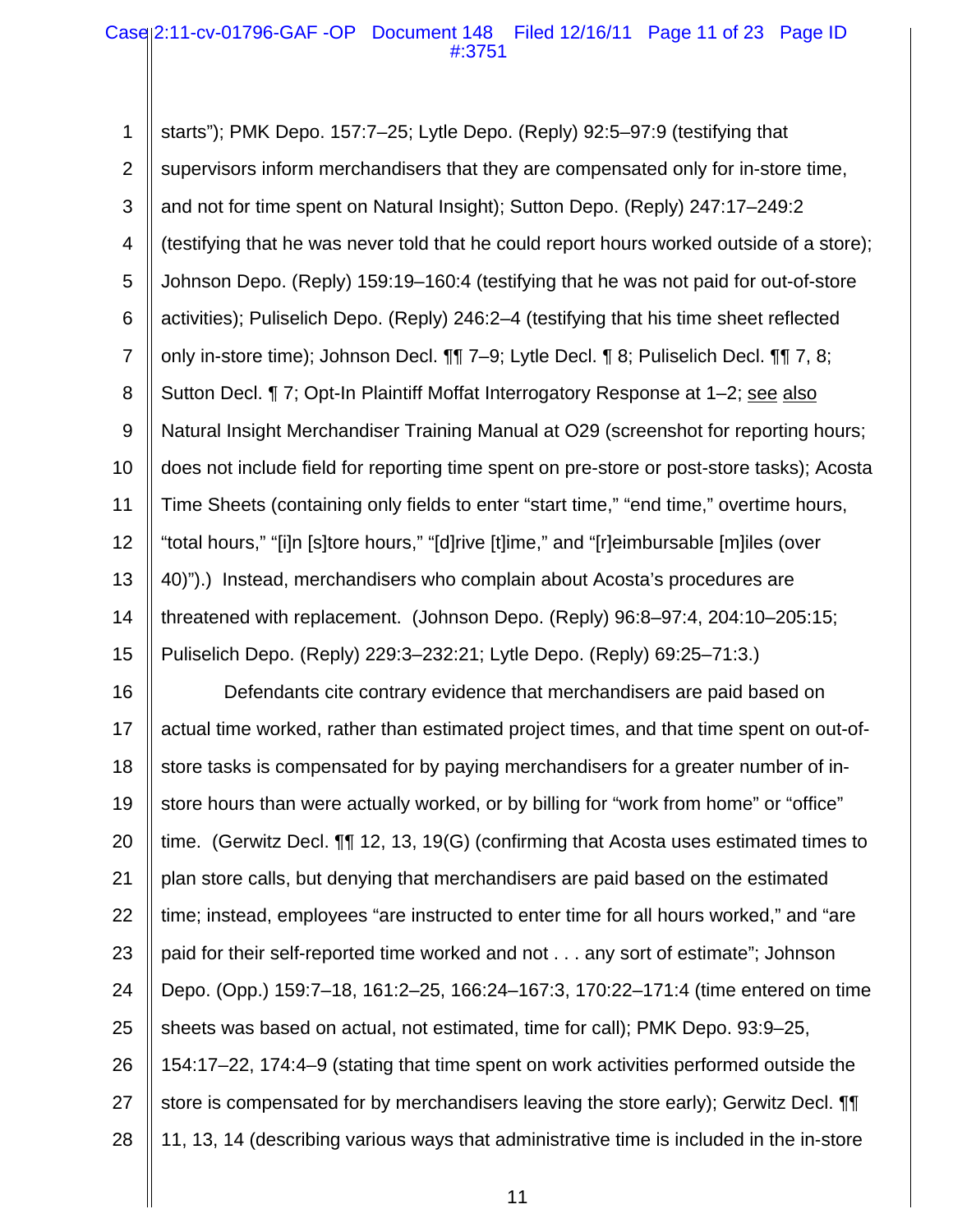1 2 3 4 5 6 7 8 9 10 11 12 13 14 hours reported by merchandisers, and stating that "merchandising projects oftentimes take less time than the estimated time," so that "Acosta employees are in fact often paid for more time than actually worked"); Lytle Depo. (Opp.) 108:14–112:1, 181:19–184:2 (testifying that she was told to leave a shift early, but would be paid for the full shift, a "handful" of times, and admitting to having faxed in a time sheet during a shift); Johnson Depo. (Opp.) 169:16–170:4, 179:4–20 (admitting to having been overpaid from February to June or August 2008); PCM Lupo Decl., p. 178, ¶ 10; PCM Walsh Decl., p. 201 ¶ 8; PCM Alfonseca Decl., p. 201, ¶ 8; PCM Brohokyz Decl., p. 174, ¶ 10; PCM Canady Decl., p. 136, ¶ 7; PCM Jordan Decl., p. 163, ¶ 7; PCM Zellman Decl., p. 52, ¶ 8; PCM Beal Decl., p. 3, ¶ 11; PCM A. Gonzalez Decl., p. 39, ¶ 7; PCM Blackwell Decl., p 56, ¶ 9; PCM Castillo Decl., p. 287, ¶¶ 9–10; PCM Gomez Decl., p. 291, ¶ 10; PCM Evans Decl., p. 46, ¶ 6; PCM Carter Decl., p. 209, ¶ 11; PCM Abud Decl., p. 229, ¶ 12; PCM Condon Decl., p. 129, ¶ 12; PCM Stark Decl., p. 157,  $\P(9)$ 

15 16 17 18 19 20 21 22 23 24 25 26 27 28 Only Acosta's overtime policy suggests that time spent working outside the retail sites, other than travel time, can be compensable. (Ex. AA [Acosta Overtime Policy HR-301] (stating that "[a]ll hours worked whether in the office, at home or at an assigned work location, must be recorded and preapproved by the immediate supervisor.").) This overtime policy applies to all merchandisers. (Acosta Overtime Policy HR-301; PMK Depo. 91:8–15, 157:7–25.) However, the Parties have produced conflicting evidence as to whether overtime is accurately recorded and paid, for either in-store time or for pre- or post-store tasks. (Compare Konecky Decl., Ex. BB (supervisor e-mail indicating that no overtime will be approved for series of short projects); Konecky Decl., Ex. CC (supervisor e-mail indicating that merchandiser's paycheck was short because she failed to receive pre-approval for overtime hours); Konecky Decl., Ex. DD (supervisor e-mails instructing merchandisers to enter overtime hours as work performed on a different day); Lytle Depo. (Mem.) 175:23–176:12 (testifying to the same practice); Johnson Decl. (Opp.) 165:24–166:13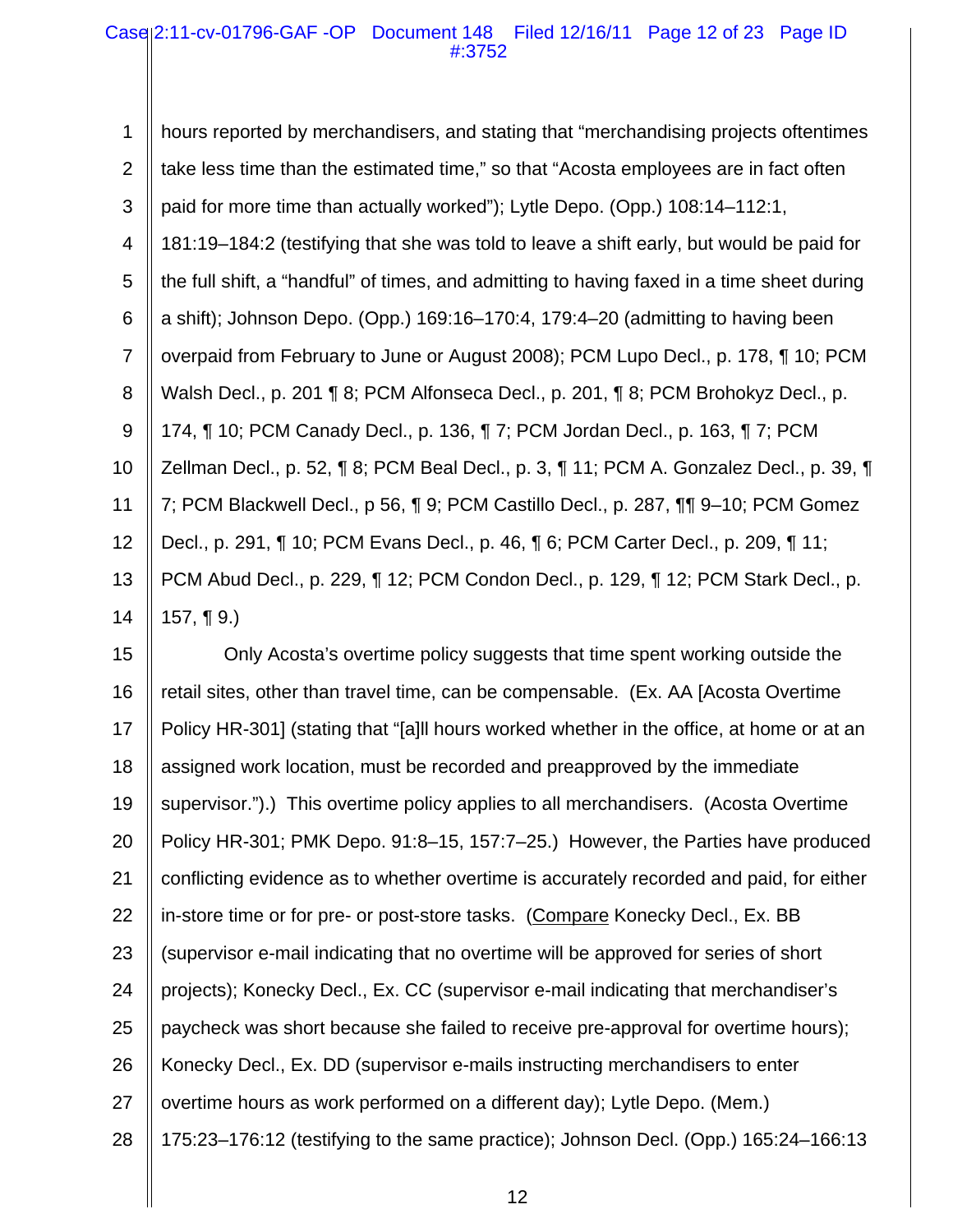1 2 3 4 5 6 7 8 9 10 11 12 13 14 15 16 17 18 19 20 21 22 23 24 25 26 27 28 (testifying that supervisor denied him overtime on multiple occasions); Opt-In Plaintiff Moffat Interrogatory Response at 23 (stating that "Plaintiff was repeatedly told that the company did not give overtime"), with Gerwitz Decl. ¶ 9 (stating that Acosta's policy is to "pay compensation to all nonexempt employees for all hours worked over 40 in a calendar week—which includes administrative time," and that she is "not aware of a single instance of any Acosta employee being discouraged from reporting all time worked, be it in-store work, non-commute travel time, administrative work, or any other work of any kind"); Johnson Depo. (Opp.) 163:4–164:4, 164:20–165:5 (admitting to having been paid overtime in June and August 2009).) **III. DISCUSSION A. LEGAL STANDARD: FLSA COLLECTIVE ACTION CERTIFICATION** The FLSA was enacted in 1938 to protect covered workers from improper working conditions such as excessive hour requirements. Friedrich v. U.S. Computer Servs., 974 F.2d 409, 412 (3d Cir. 1992) (citing Barrentine v. Arkansas-Best Freight Sys., Inc., 450 U.S. 728, 739 (1981), cert. denied, 471 U.S. 1054 (1985)). This Act requires employers to compensate covered employees at a minimum of one-and-onehalf times their standard hourly wage for working time in excess of forty hours per week. 29 U.S.C. § 207(a)(1); see also 29 U.S.C. § 213(b). The FLSA explicitly allows employees to proceed collectively in order to enforce provisions of the Act. 29 U.S.C. § 216(b). Thus, an action "may be maintained against any employer . . . in any Federal or State court of competent jurisdiction by any one or more employees for and in behalf of himself or themselves and other employees similarly situated." 29 U.S.C. § 216(b). At the same time, "[n]o employee shall be a party plaintiff to any such action unless he gives his consent in writing to become such a party and such consent is filed in the court in which such action is brought." Id. Thus, this form of action is an opt-in form for similarly situated employees. "To obtain court authorization to send the proposed notice, plaintiffs must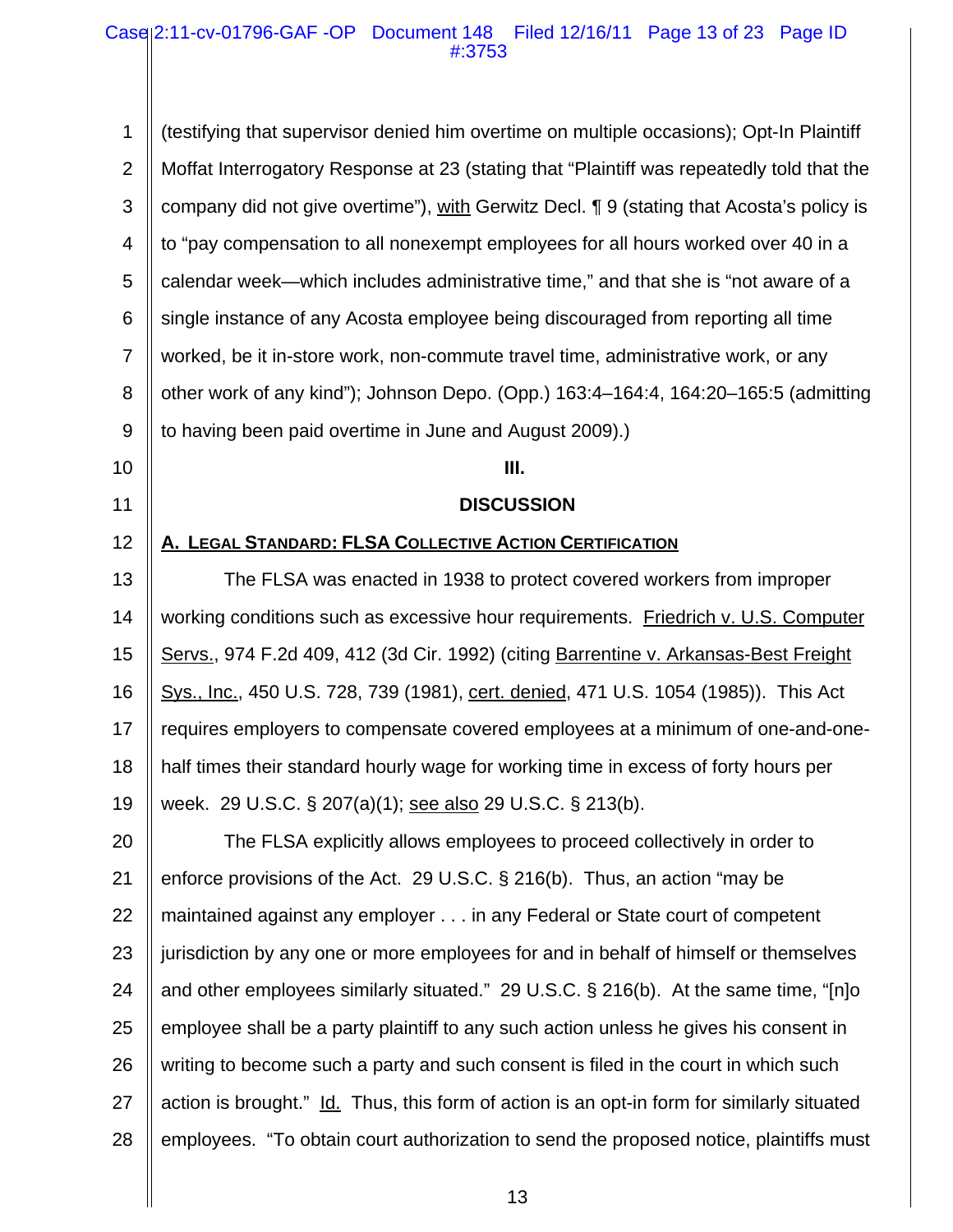## Case 2:11-cv-01796-GAF -OP Document 148 Filed 12/16/11 Page 14 of 23 Page ID #:3754

1 2 3 submit evidence establishing at least a colorable basis for their claim that a class of 'similarly situated' plaintiffs exist[s]." Severtson v. Phillips Beverage Co., 137 F.R.D. 264, 267 (D. Minn. 1991).

4 5 6 7 8 Section 216(b) does not define "similarly situated," and the Ninth Circuit has yet to define it, see Leuthold v. Destination Am., Inc., 224 F.R.D. 462, 466 (N.D. Cal. 2004), but most courts and district courts within this Circuit follow a two-tiered approach to certification of FLSA collective actions. Edwards v. City of Long Beach, 467 F. Supp. 2d 986, 989–90 (C.D. Cal. 2006). Under this approach,

9 10 11 12 13 14 15 16 17 18 19 20 21 22 23 [T]he first step is for the court to decide, 'based primarily on the pleadings and any affidavits submitted by the parties, whether the potential class should be given notice of the action.' Given the limited amount of evidence generally available to the court at this stage in the proceedings, this determination is usually made 'under a fairly lenient standard and typically results in conditional class certification.' It is the plaintiffs' burden to show that 'the proposed lead plaintiffs and the proposed collective action group are similarly situated for purposes of § 216(b).' 'Plaintiff need not show that his position is or was identical to the putative class members' positions; a class may be certified under the FLSA if the named plaintiff can show that his position was or is similar to those of the absent class members. However, unsupported assertions of widespread violations are not sufficient to meet Plaintiff's burden.' Id. at 990 (citations omitted); accord, e.g., Deane v. Fastenal Co., No. C 11-00042 SI,

24 25 26 27 2011 WL 5520972, at \*2 (N.D. Cal. Nov. 14, 2011); Misra v. Decision One Mortg. Co., LLC, 673 F. Supp. 2d 987, 992–93 (C.D. Cal. 2008); Pfohl v. Farmers Ins. Group, No. CV 03-3080 DT (RCx), 2004 WL 554834, at \*2 (C.D. Cal. Mar. 1, 2004); see also Thiessen v. Gen. Elec. Capital Corp., 267 F. 3d 1095, 1102 (10th Cir. 2001); Hipp v.

28 Liberty Nat. Life Ins. Co., 252 F.3d 1208, 1219 (11th Cir. 2001). Courts making a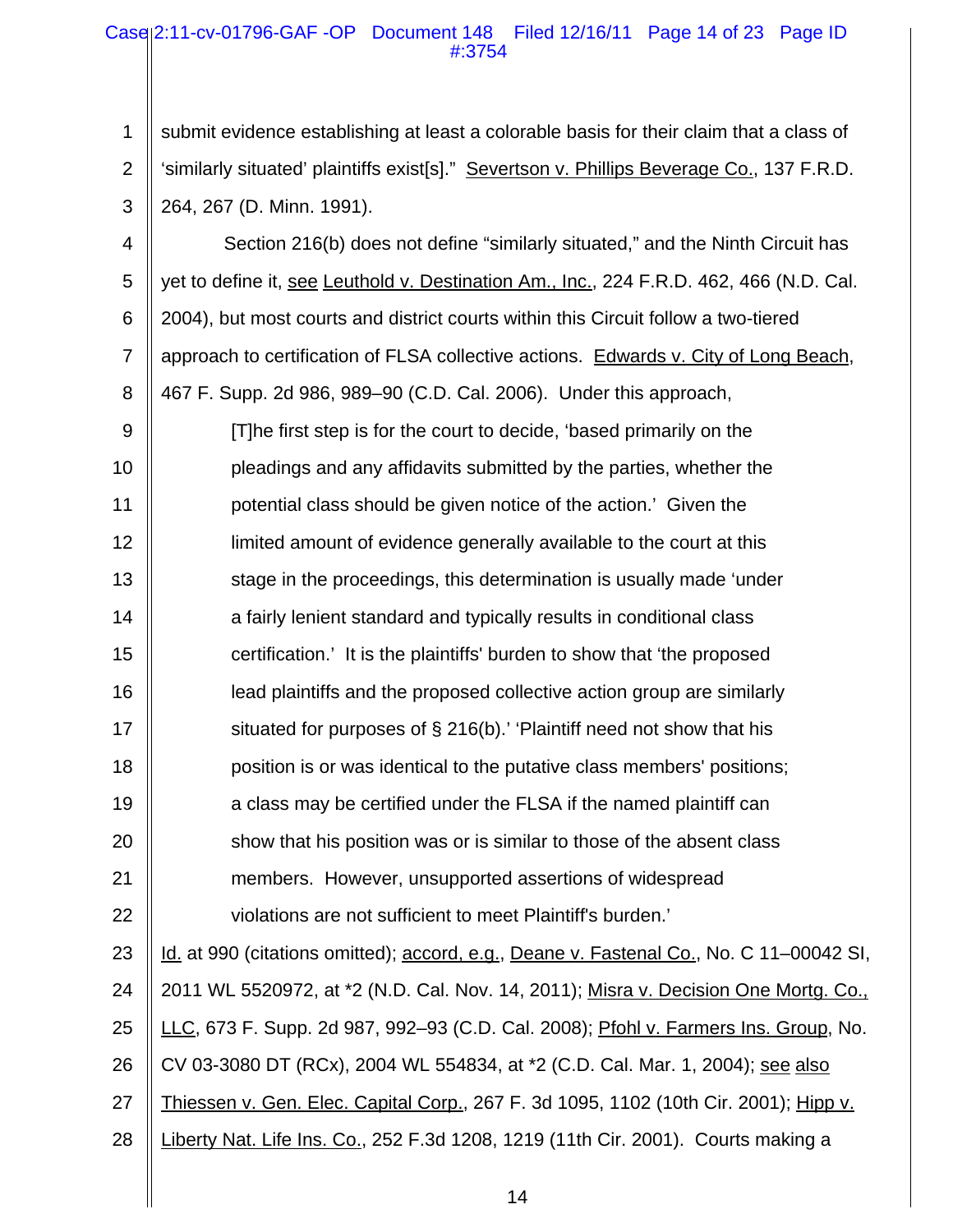1 2 3 4 5 6 7 8 9 10 determination as to whether to certify a collective action and permit notice to be distributed to putative class members "tend to require 'nothing more than substantial allegations that the putative class members were together the victims of a single decision, policy, or plan.'" Sarviss v. Gen. Dynamics Information Tech., Inc., 663 F. Supp. 2d 883, 903 (C.D. Cal. 2009) (citation omitted). However, these allegations must be "supported by affidavits which successfully engage a defendant's affidavits to the contrary." Trinh v. JP Morgan Chase & Co., No. 07–CV–1666 W(WMC), 2008 WL 1860161, at \*3 (S.D. Cal. Apr. 22, 2008). The factual showing required of putative collective action plaintiffs at this stage has frequently been described as "modest." See, e.g., Misra, 673 F. Supp. 2d at  $995.<sup>2</sup>$ 

11 12 13 14 15 16 17 18 19 20 After discovery is complete and the case is ready for trial, the party opposing collective action treatment may move to decertify the class. Edwards, 467 F. Supp. 2d at 990 n.1. At that stage, the court makes a factual determination as to whether the plaintiffs are similarly situated, based on the following factors: "(1) the disparate factual and employment settings of the individual plaintiffs; (2) the various defenses available to the defendants with respect to the individual plaintiffs; and (3) fairness and procedural considerations." Id. (internal quotations and citation omitted). If the court determines that the plaintiffs are not similarly situated, it may decertify the collection action and dismiss the opt-in plaintiffs without prejudice. Id.

21 22 23 In cases in which "discovery has been undertaken relating to the issues of certification of th[e] action as a collective action," the Court "can proceed to the second determination . . . and weigh relevant factors to determine whether the plaintiffs are similarly situated." Pfohl, 2004 WL 554834, at \*3. However, the Court

<sup>25</sup> 26 27 28 <sup>2</sup> Acosta argues that, in light of the Supreme Court's decision in Wal-Mart v. Dukes, 131 S. Ct. 2541 (2011), denying the plaintiffs' motion for class certification under Federal Rule of Civil Procedure 23 for failure to satisfy the commonality requirement, "this Court should apply a heightened standard of proof in analyzing whether Plaintiffs have proved similarity." (Docket No. 138, Opp. at 7–8.) Acosta cites three district court cases that it contends denied FLSA certification under the Wal-Mart standard. The Court is not persuaded that Wal-Mart alters the first-tier inquiry for FLSA certification decisions. Neither Wal-Mart itself nor the three district court cases cited by Defendants held as much.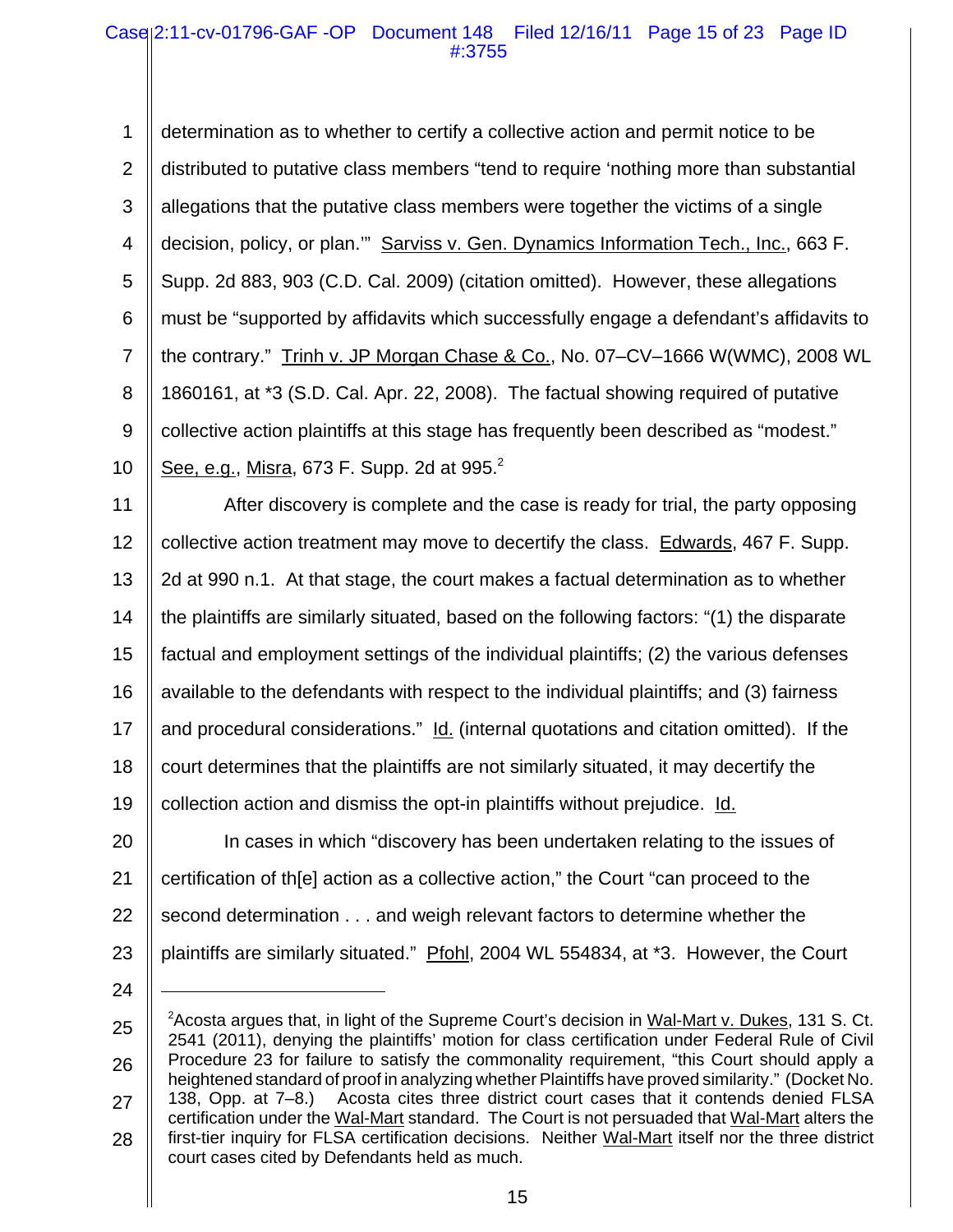1 2 3 4 5 6 7 8 does not have to proceed to the second determination, and this determination has been characterized as something that more appropriately takes place upon a motion to decertify a provisional class. Leuthold, 224 F.R.D. at 467-68. In either event, the determination of whether Plaintiff and the class are similarly situated differs from and is less stringent than the class action certification standard because "the FLSA simply requires that the employees be 'similarly situated.' The other factors required in class actions – numerosity, typicality, etc. – do not apply to collective actions." Scholtisek v. Eldre Corp., 229 F.R.D. 381, 386 (W.D.N.Y. 2005) (citations omitted).

#### 9 **B. ANALYSIS**

10

# **1. Collateral Estoppel**

11 12 13 14 15 16 17 18 19 20 21 22 23 24 25 As an initial matter, Defendants argue that Plaintiffs are collaterally estopped from bringing this action collectively by the decertification of "substantially the same collective" action in Price v. Acosta, Inc., Case No. 03-2686 (W.D. Tenn. 2008), and by the court-approved stipulation to dismissal with prejudice of Human v. Acosta, Case No. Cv-10-237 ODW (RCx) (C.D. Cal. 2010), a putative class action under California Code of Civil Procedure section 382, in which the plaintiff failed to timely bring a motion for class certification. (Opp. at 5–6; see Defendants' Request for Judicial Notice [RJN], Ex. 2 [Price v. Acosta Decertification Decision], Ex. 4 [Human v. Acosta Dismissal with Prejudice].)<sup>3</sup> "Issue preclusion bars relitigation of issues adjudicated in an earlier proceeding if three requirements are met: (1) the issue necessarily decided at the previous proceeding is identical to the one which is sought to be relitigated; (2) the first proceeding ended with a final judgment on the merits; and (3) the party against whom collateral estoppel is asserted was a party or in privity with a party at the first proceeding." Reyn's Pasta Bella, LLC v. Visa USA, Inc., 442 F.3d

<sup>27</sup> 28 <sup>3</sup>The Court takes judicial notice of these court decisions because they are matters of public record. See Lee v. City of Los Angeles, 250 F.3d 668, 689 (9th Cir. 2001) (stating that "under Fed. R. Evid. 201, a court may take judicial notice of 'matters of public record.'") (quotation omitted); see also Brown v. Bank of America, N.A., No. CIV S–10–1758, 2011 WL 1253844, at \*3 (E.D. Cal. Mar. 31, 2011).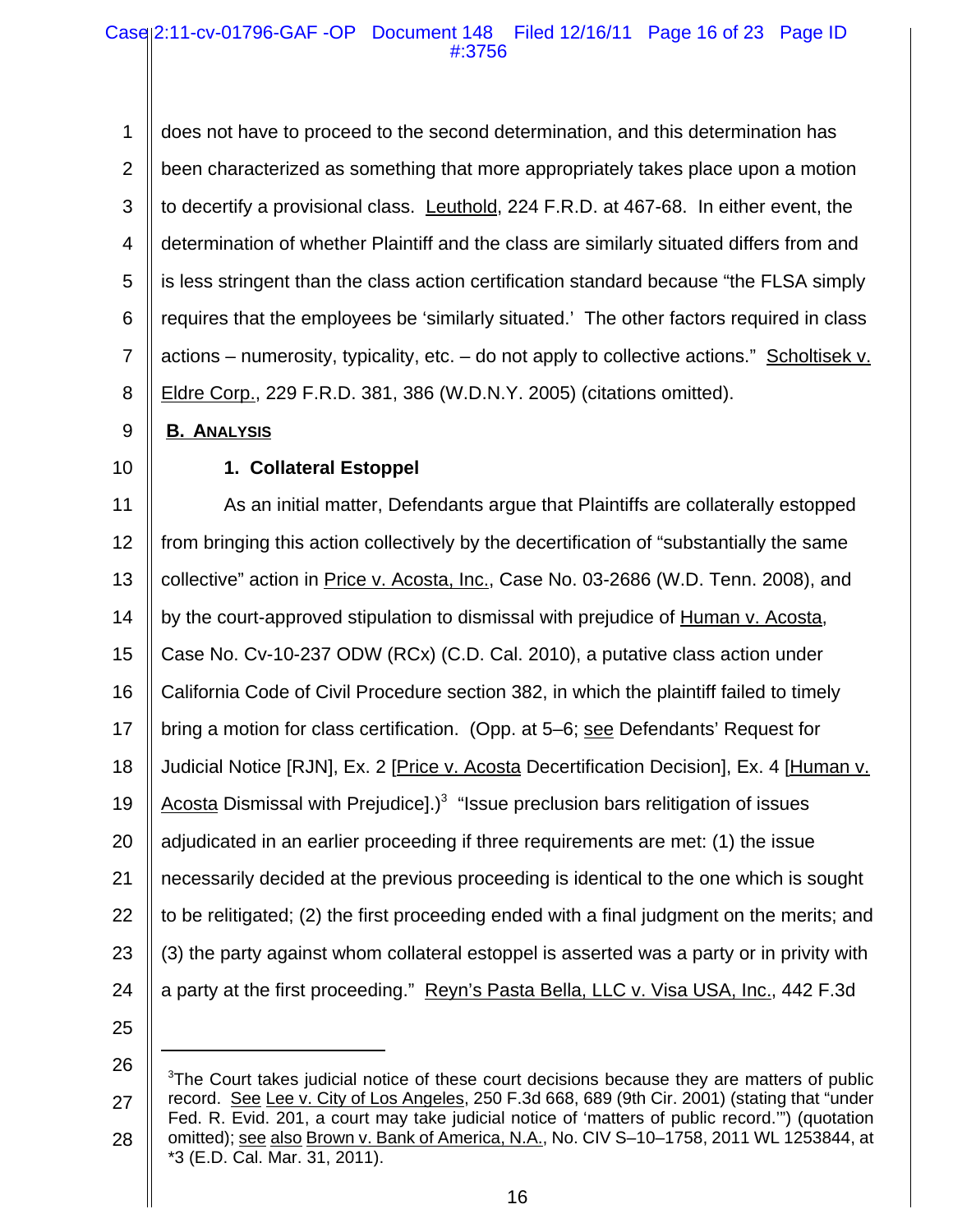## Case 2:11-cv-01796-GAF -OP Document 148 Filed 12/16/11 Page 17 of 23 Page ID #:3757

1 2 3 4 5 741, 746 (9th Cir. 2006) (citing Kourtis v. Cameron, 419 F.3d 989, 994 (9th Cir. 2005))."'In certain limited circumstances,' a nonparty may be bound by a judgment because she was 'adequately represented by someone with the same interests who [wa]s a party' to the suit." Taylor v. Sturgell, 553 U.S. 880, 892 (2008) (citation omitted).

6 7 8 9 10 11 12 13 14 15 16 17 18 19 20 21 22 23 The Supreme Court has held that "[r]epresentative suits with preclusive effect on nonparties include properly conducted class actions." Id. However, a "properly conducted class action" is one in which a class has been certified under Federal Rule of Civil Procedure 23. Thus, "[n]either a proposed, nor a rejected, class action may bind nonparties." Smith v. Bayer Corp., 131 S. Ct. 2368, 2380 (2011). Moreover, Defendants cite to no authority for the proposition that a rule contrary to that articulated in **Smith** applies to collective actions under the FLSA, or to proposed class actions under California Code of Civil Procedure section 382. (See Opp. at 5–6.) Recognition of our legal system's "deep-rooted historic tradition that everyone should have his day in court" and the narrow approach traditionally taken by courts to issue preclusion counsels against lending preclusive effect in either circumstance. Richards v. Jefferson County, 517 U.S. 793, 798 (1996); see also Smith, 131 S. Ct. at 2381 (". . . [O]ur legal system generally relies on principles of stare decisis and comity among courts to mitigate the sometimes substantial costs of similar litigation brought by different plaintiffs. We have not thought that the right approach (except in the discrete categories of cases we have recognized) lies in binding nonparties to a judgment.") This Court holds, therefore, that Plaintiffs' attempt to seek conditional collective certification in this action is not precluded by Price v. Acosta or by Human v. Acosta.

24

# **2. Conditional Certification**

25 26 27 Through the collective action, Plaintiffs seek to represent a class of merchandisers—"nonexempt employees in Acosta's retail department"—working for Defendants throughout the United States, who are "subject to Acosta's written

28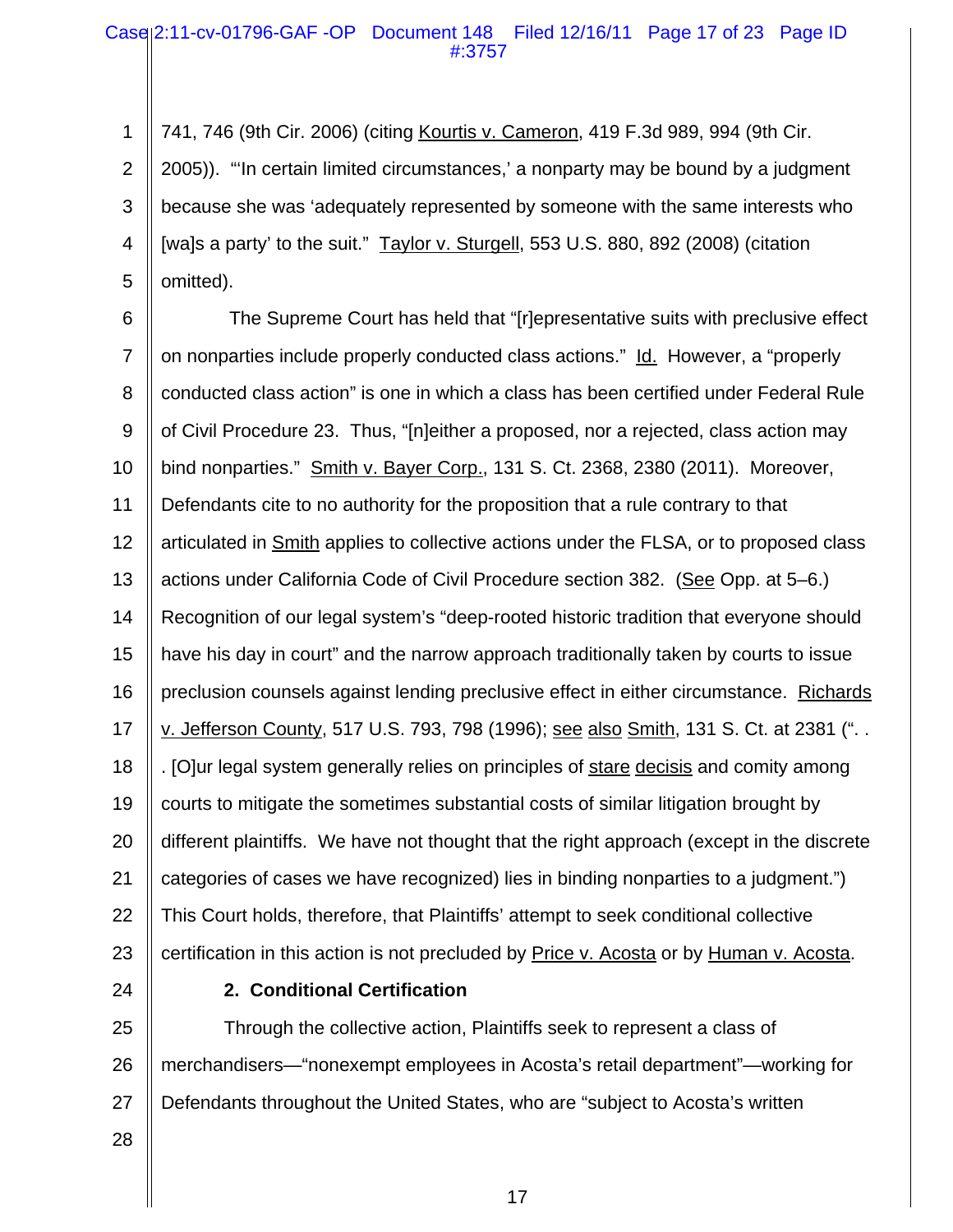## Case 2:11-cv-01796-GAF -OP Document 148 Filed 12/16/11 Page 18 of 23 Page ID #:3758

1 2 overtime policy HR-301 and/or Acosta's written commute time policy HR-303." (Mot. at 1; see also Mem. at 1, 16; Compl. ¶¶ 21, 22).

3 4 5 6 7 8 9 10 11 12 13 14 15 16 17 18 19 20 The Court finds that Plaintiffs have satisfied their burden, at this early stage, to make "substantial allegations" or a "modest factual showing" that they and other merchandisers employed by Acosta nationwide were subject to "a common policy or plan that violated the law." Sarviss, 663 F. Supp. 2d at 903; Misra, 673 F. Supp. 2d 987, 995. Plaintiffs rely on: (1) declarations and deposition testimony by four former Acosta merchandisers in the southern California region, including two ASAP merchandisers who utilized the Natural Insight web site in their work and two merchandisers in other Acosta divisions who worked with NARS Devices; (2) verified interrogatory responses submitted by an additional ten Acosta merchandisers; (3) deposition testimony by Acosta's PMK, HR Business Partner, West, Toni Gerwitz; and various Acosta policy, training, and reference materials applicable to Acosta merchandisers in all geographic locations. For their part, Defendants rely on a declaration filed by Gerwitz; deposition testimony by Gerwitz and by former Acosta merchandisers; and declarations filed by 105 current and former merchandisers, all employing substantially the same language. Although the Parties' evidence conflicts in numerous and significant ways, the Court is satisfied that the "fairly lenient standard" required to support conditional certification is met here. Edwards, 467 F. Supp. 2d at 990.

21 22 23 24 25 26 27 28 Specifically, Plaintiffs have presented evidence that Acosta merchandisers in different divisions, performing different in-store tasks, and utilizing both the Natural Insight web site and Acosta's handheld NARS devices were required to perform similar duties from outside the store and outside the hours of their scheduled shifts, including checking e-mail and voicemail; responding to inquiries from Acosta management; and preparing for, and completing, their "call" duties, by answering questions and submitting documentation. Plaintiffs have also presented evidence that they were not compensated for performing these tasks in any way, including by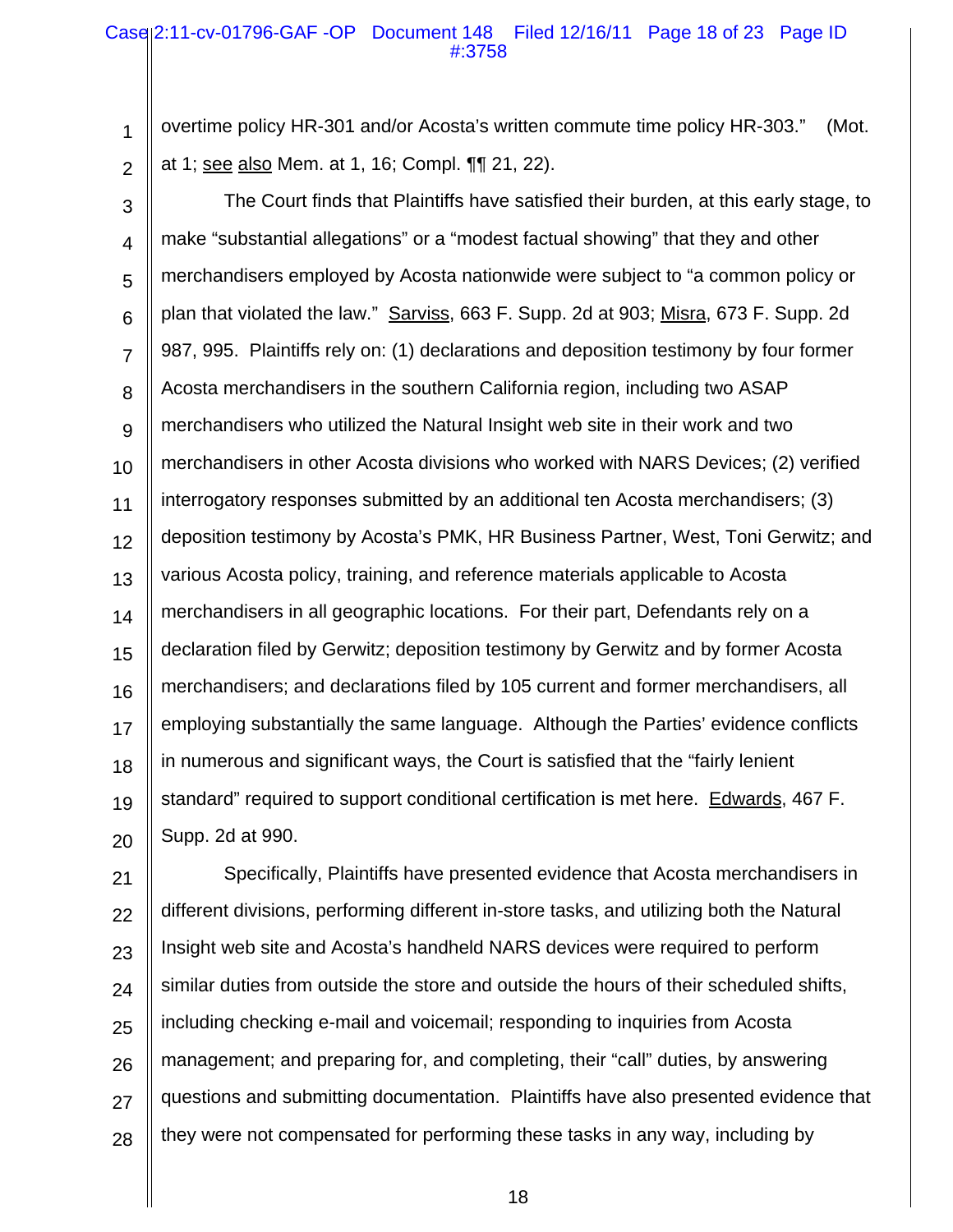## Case 2:11-cv-01796-GAF -OP Document 148 Filed 12/16/11 Page 19 of 23 Page ID #:3759

1 2 3 4 5 6 7 8 9 10 11 12 13 14 15 payment of "in-store" hours that accounted for time spent on out-of-store tasks, "drive time" hours, or overtime. Plaintiffs have presented further evidence that Acosta's written policies, applicable nationwide, and its practices and procedures discourage merchandisers from seeking payment for all compensable time worked. (See Mem. at 16–23; Docket No. 144, Reply at 15–18.) Although Defendant submits evidence that some of its merchandisers were purportedly not subjected to the violations alleged in the operative complaint, that alone does not preclude conditional certification of this collective action. See Creely v. HCR ManorCare, Inc., 789 F. Supp. 2d 819, 840 (N.D. Ohio 2011) ("happy camper" affidavits of little use at conditional certification stage of the proceedings). What is more notable is that Defendants make almost no reference to Acosta's pertinent policy and training documents. In short, conditional certification does not require a showing that putative class members are identically situated, just that they are similarly situated, and a detailed analysis of such issues as differing job functions is more properly made on a motion for decertification. See Edwards, 467 F. Supp. 2d at 990.

16 17 18 19 20 21 22 23 Thus, weighing the Parties' evidence, the Court finds the evidence more substantial that (1) merchandisers are required to receive their schedules and information about their upcoming calls by checking e-mail and voicemail accounts, by logging in to the Natural Insight web site and NARS program, and by speaking with supervisors outside of the merchandisers' in-store hours; (2) merchandisers must complete call duties outside of in-store hours; and (3) merchandisers are not compensated for time spent completing out-of-store tasks. At the conditional certification stage, this factual showing is sufficient to support a finding of similarity.

24 25 26 Accordingly, the Court **GRANTS** Plaintiffs' Motion for conditional collective certification of a nationwide class of non-exempt employees in Acosta's retail department who are subject to Acosta's written overtime and commute time policies.

- 27
- 28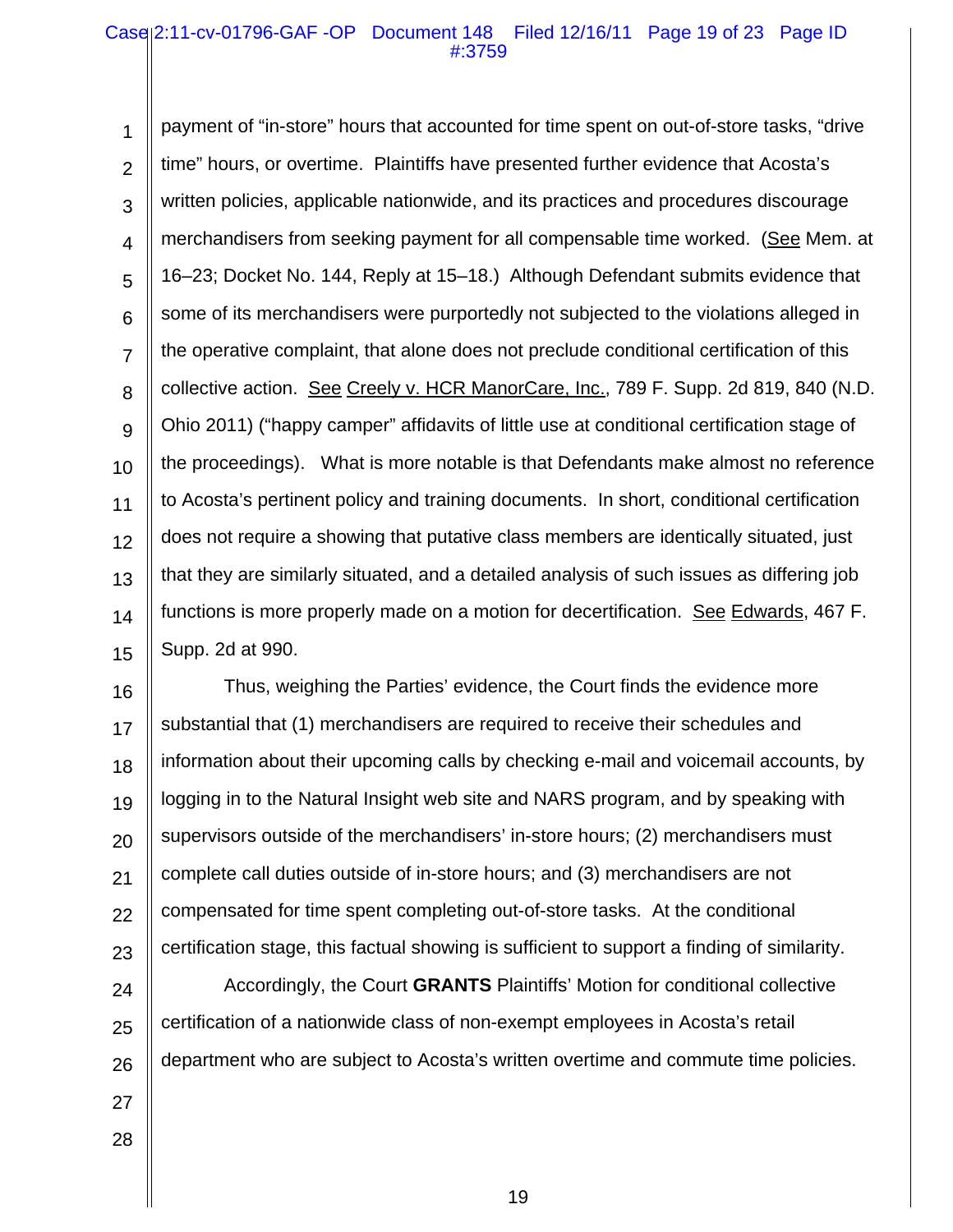|  |  |  | 3. Second Stage Analysis |
|--|--|--|--------------------------|
|--|--|--|--------------------------|

1

2 3 4 5 6 7 Defendants request this Court to undertake the second stage analysis on the basis that "substantial discovery" has already been conducted in this action. (Opp. at 6, 8–9.) Although discovery on class-related issues has been conducted in this litigation since April 15, 2011, the Court does not feel compelled to proceed to the second-tier analysis for reasons similar to those articulated by the court in Leuthold. That court explained:

8 9 10 11 12 13 14 15 16 17 18 [T]he two-tier approach contemplates progression through the notice stage before reaching the more rigorous inquiry required to maintain the class. . . . At the first tier, the proposed class representatives ask the court to determine whether conditional certification is proper so that notice may be sent to potential plaintiffs. At the second tier, the impetus for reaching the more stringent factual analysis is a motion to decertify the class filed by defendants. It would be unusual to reach the latter inquiry upon motion of the plaintiffs. Even more anomalous would be to reach the questions governing the standard for decertification without ever reaching the threshold question whether conditional certification and notice are appropriate.

19 Leuthold, 224 F.R.D. at 467-68.

20 21 22 23 24 25 26 27 28 Numerous courts in this Circuit have held that the more rigorous second-tier analysis does not apply until after the close of discovery, at the point when the case is ready for trial, and others have held that the notice stage is effective as long as discovery on collective certification continues. See, e.g., Labrie v. UPS Supply Chain Solutions, Inc., No. C08-3182, 2009 WL 723599, at \*3 (N.D. Cal. March 18, 2009) (first stage analysis applies until discovery is complete and case is ready for trial); Edwards, 467 F. Supp. 2d at 990 n.1 (same); Goudie v. Cable Communications, Inc., No. 08-CV-507-AC, 2008 WL 4628394, at \*5 (D. Or. Oct. 14, 2008) (first stage analysis applied as long as class-related discovery continues). Although Defendants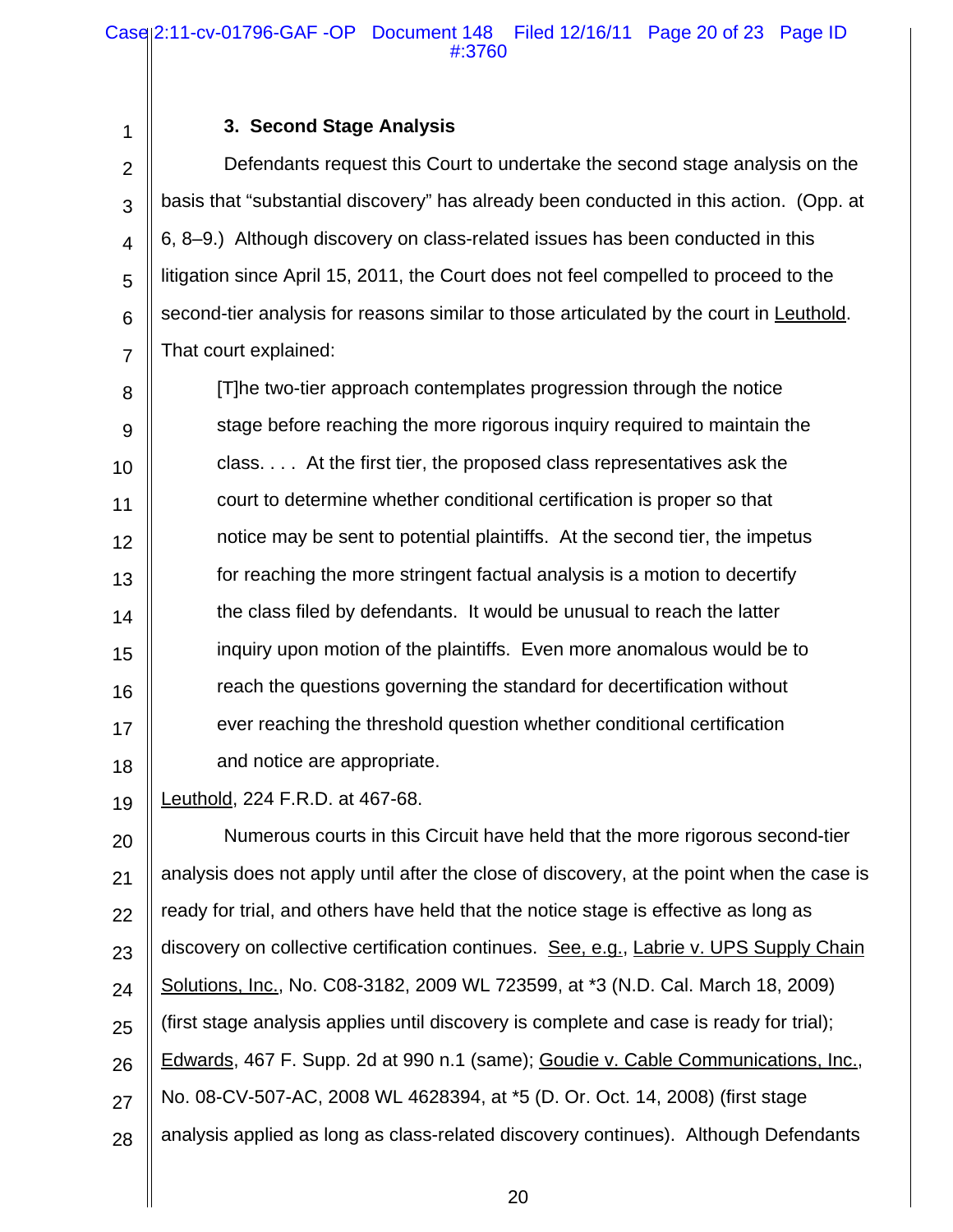## Case 2:11-cv-01796-GAF -OP Document 148 Filed 12/16/11 Page 21 of 23 Page ID #:3761

1 2 3 4 5 6 7 8 9 cite to one intra-circuit and two out-of-circuit cases for the proposition that a court may require a heightened factual showing to be made where some discovery has been conducted on the certification issue, courts within this Circuit overwhelmingly "refuse to depart from the notice stage analysis prior to the close of discovery." Kress v. PricewaterhouseCoopers, LLP, 263 F.R.D. 623, 629 (E.D. Cal. 2009). Indeed, this Court has refused to proceed to the second stage analysis, as a matter of course, even in circumstances in which discovery had closed and some forms of notice had been sent to potential group members. See Dudash v. Varnell Strucks and Assocs., No. 04-10067 GAF (RZx), at 36 (C.D. Cal. Mar. 6, 2006).

10 11 12 13 14 15 16 17 18 19 Proceeding to the second stage analysis at the present stage in this action would be premature. Discovery related to certification is incomplete; notably, the Parties have not resolved differences regarding the sufficiency of Acosta's responses to Plaintiffs' written discovery requests; Plaintiffs have not had an opportunity to depose Acosta's PCM declarants regarding their statements; and this Court earlier denied without prejudice Plaintiffs' request that Acosta identify merchandiser witnesses and potential opt-in plaintiffs, as premature. (See Reply at 4, 15; Docket No. 78.) Should Defendants choose to file a decertification motion at a later stage during this litigation, the Court will be able to proceed on a more complete record. Accordingly, the Court declines to proceed to the second stage analysis.

20

# **4. The Parties' Requests to Facilitate/Limit Notice**

21 22 23 24 25 26 27 28 Defendants request that the Court narrow the scope of notice to the named Plaintiffs' unit groups or to California; to a statutory period of two years, rather than three; and to an opt-in period of 30 days, rather than the 90 days proposed by Plaintiffs. (Opp. at 25.) The Court declines to impose geographical or intraorganizational limitations on notice at this stage; sub-groups may be organized or eliminated at later stages. In addition, on the basis of the evidence adduced, the Court declines to limit notice to the two-year statutory period for unwillful violations. Pursuant to 29 U.S.C. § 255(a), the Court permits a notice period of three years from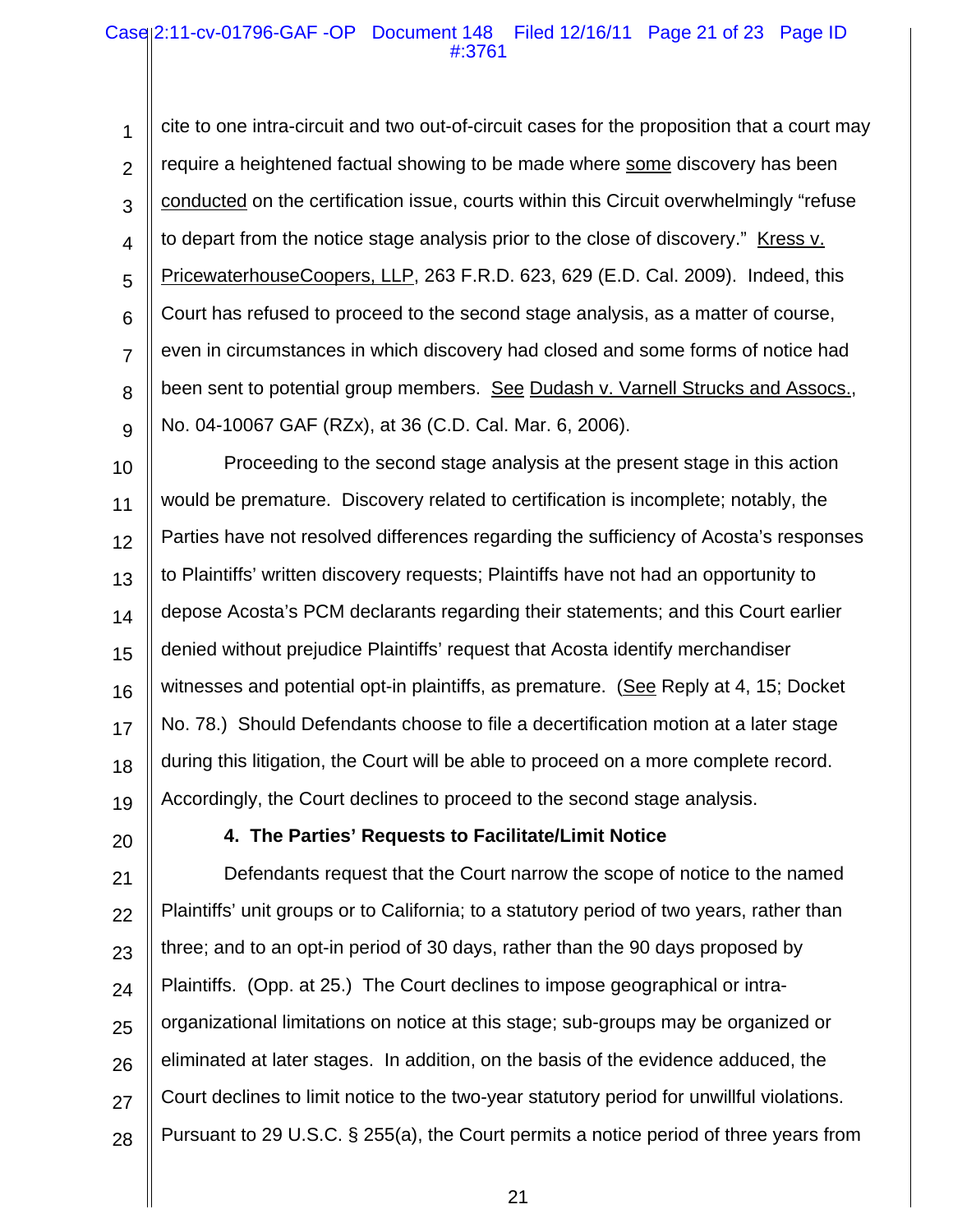## Case 2:11-cv-01796-GAF -OP Document 148 Filed 12/16/11 Page 22 of 23 Page ID #:3762

1 2 3 4 the date the cause of action accrued. As to the period for opt-in, the Court declines to resolve the Parties' difference now, and reserves its ruling until after the Parties have filed proposed notices. Accordingly, the Court **DENIES** Defendants' request to limit the scope of notice.

5 6 7 8 9 10 11 12 13 14 Plaintiffs request that the Court toll the statute of limitations for all opt-in Plaintiffs as of the date of this Order, because of delays caused by Acosta's motion to stay and the consolidation of this case with two other cases, and because Plaintiffs timely requested, but Acosta has not yet produced, class member contact information. Equitable tolling is justified on the last basis, exclusive of the other bases, because Plaintiffs have diligently pursued their legal rights and are without fault for the delay. See Adams v. Inter-Con Sec. Sys., Inc., 242 F.R.D. 530, 543 (N.D. Cal. 2007) (tolling where defendants withheld contact information for potential class members before conditional certification). Accordingly, the Court **GRANTS** Plaintiffs' request to toll the statute of limitations for opt-in Plaintiffs to the date of this Order.

15 16 17 18 19 20 21 22 23 24 25 Finally, Plaintiffs request that the Court facilitate notice by (1) directing Defendants to produce a "computer-readable data file containing the names, last known addresses, telephone numbers, job titles and last known email addresses" of all "persons within the proposed class who have been employed by Defendants in the United States at any time within three years" of the Court's present Order; and (2) "appoint a third-party administrator to mail the notice to all class members within seven days of receipt of the data files and post the notice on the websites of Plaintiffs' counsel." (Docket No. 86, Not. at 1.) Because the Court grants Plaintiffs' Motion for conditional collective certification, the Court also **GRANTS** the first of these additional requests. The Court defers ruling on the second request until proposed notices are received from the Parties.

26

//

//

//

27